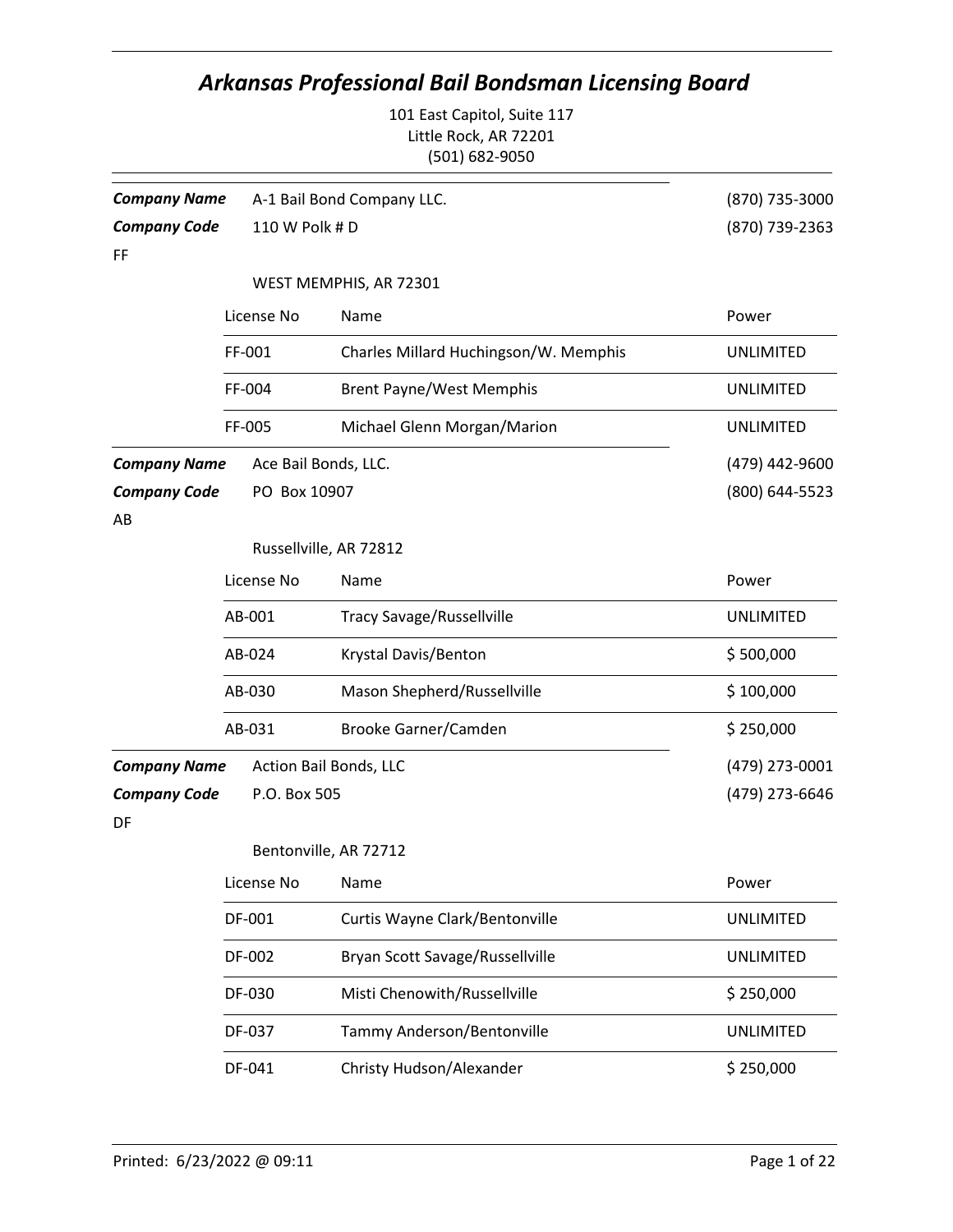| <b>Company Name</b> |                   | Affordable Bail Bond Services LLC. | (501) 679-2289   |  |  |  |
|---------------------|-------------------|------------------------------------|------------------|--|--|--|
| <b>Company Code</b> | 67 Mountain Drive |                                    | (501) 679-2456   |  |  |  |
| ΒM                  |                   |                                    |                  |  |  |  |
|                     |                   | Greenbrier, AR 72058               |                  |  |  |  |
|                     | License No        | Name                               | Power            |  |  |  |
|                     | <b>BM-045</b>     | Ricky Harrington/Greenbrier        | <b>UNLIMITED</b> |  |  |  |
| <b>Company Name</b> |                   | Bail Bond Financing, Inc.          | (870) 535-8800   |  |  |  |
| <b>Company Code</b> |                   | 7000 Jefferson Parkway, Suite D    | (870) 535-2690   |  |  |  |
| <b>BD</b>           |                   |                                    |                  |  |  |  |
|                     |                   | White Hall, AR 71602               |                  |  |  |  |
|                     | License No        | Name                               | Power            |  |  |  |
|                     | BD-001            | Edouard Marc Oudin, Jr./White Hall | \$2,000,000      |  |  |  |
|                     | BD-029            | Nancy Beth Oudin/White Hall        | \$2,000,000      |  |  |  |
|                     | <b>BD-048</b>     | Howard Wayne Boren/Star City       | \$200,000        |  |  |  |
|                     | <b>BD-060</b>     | Archie Lynn Johnson/Paragould      | \$1,000,000      |  |  |  |
|                     | BD-067            | David Green/Eudora                 | \$100,000        |  |  |  |
|                     | BD-075            | Sarah Ward/Des Arc                 | \$100,000        |  |  |  |
|                     | BD-077            | Steven Thomas Fletcher/Rison       | \$1,000,000      |  |  |  |
|                     | BD-081            | David P. Forrest/Warren            | \$250,000        |  |  |  |
|                     | <b>BD-084</b>     | Ella Baker/Moro                    | \$100,000        |  |  |  |
|                     | BD-093            | Kimberly Forrest/Warren            | \$250,000        |  |  |  |
|                     | BD-102            | Paulette Boren/Star City           | \$200,000        |  |  |  |
|                     | <b>BD-118</b>     | Linda S. Booker/Monticello         | \$200,000        |  |  |  |
|                     | <b>BD-156</b>     | James Benny Summitt/Hamburg        | \$500,000        |  |  |  |
|                     | BD-160            | Angel Smith/Sherdan                | \$500,000        |  |  |  |
|                     | <b>BD-168</b>     | Jana Parker/Monticello             | \$100,000        |  |  |  |
|                     | BD-193            | Freddy Brown/Nashville             | \$500,000        |  |  |  |
|                     | BD-199            | Eddie Finney/Booneville            | \$100,000        |  |  |  |
|                     | BD-230            | Michael Booker/Monticello          | \$100,000        |  |  |  |
|                     | BD-236            | Garroll Harp/Sheridan              | \$100,000        |  |  |  |
|                     | <b>BD-238</b>     | David Selvey/Dumas                 | \$200,000        |  |  |  |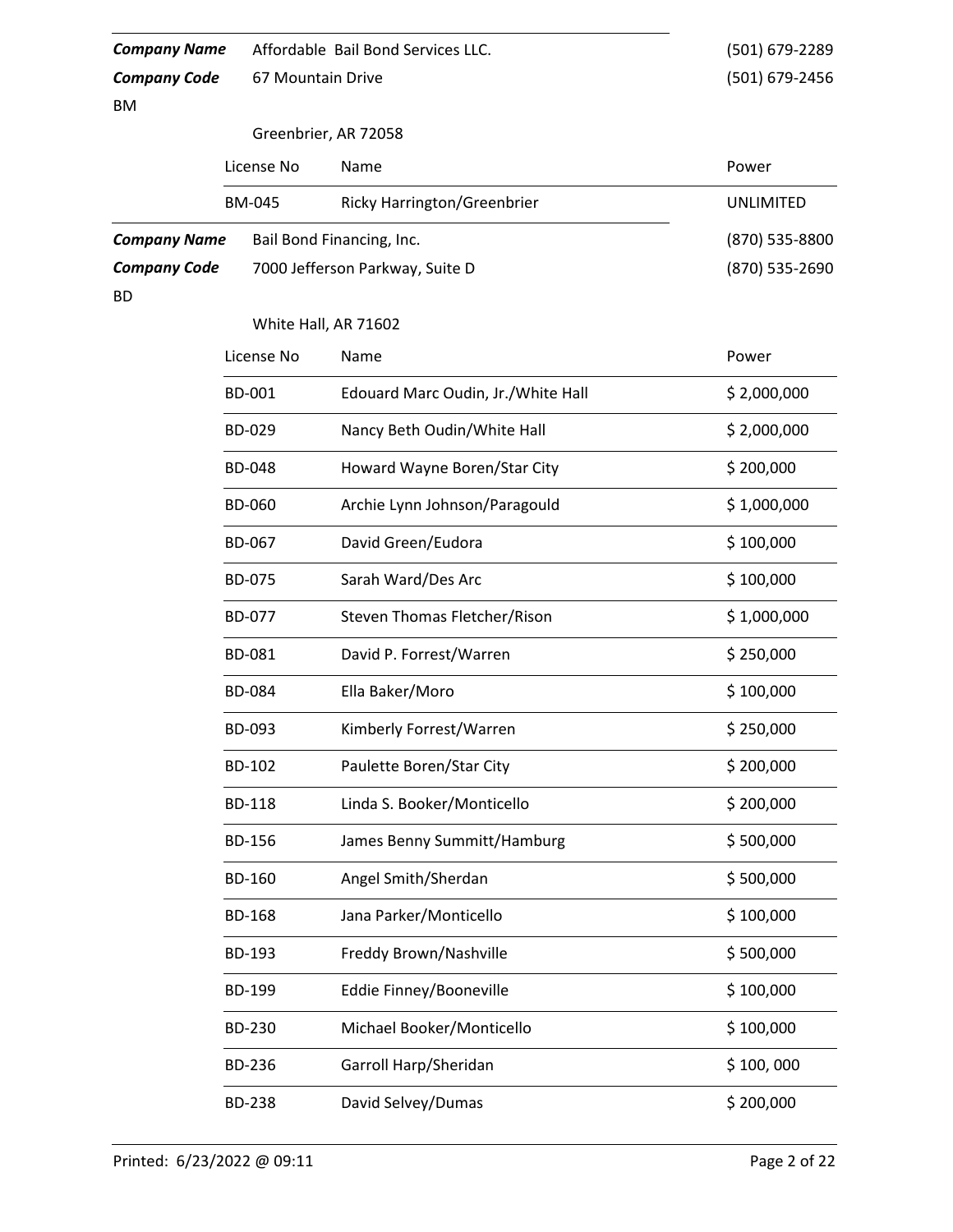| <b>BD-244</b> | Steven Downs/DeQueen          | \$250,000   |
|---------------|-------------------------------|-------------|
| <b>BD-247</b> | Janet Fondren/Ashdown         | \$500,000   |
| <b>BD-252</b> | Casey Mckee/Stuggart          | \$1,000,000 |
| <b>BD-270</b> | Ralph Williams/El Dorado      | \$100,000   |
| <b>BD-274</b> | Debra Hardin/Grady            | \$100,000   |
| <b>BD-283</b> | Jimmy Cooper/McGhee           | \$100,000   |
| <b>BD-289</b> | Edith Cox/Ashdown             | \$100,000   |
| BD-312        | Brian Andrews/Wynne           | \$1,000,000 |
| <b>BD-320</b> | Kindle Lancaster/Dardanelle   | \$100,000   |
| <b>BD-348</b> | Jamey Keith/Magnolia          | \$250,000   |
| <b>BD-378</b> | Thomas Johnson/Pollard        | \$100,000   |
| <b>BD-423</b> | Amber Lance/Lowell            | \$250,000   |
| BD-434        | Fredrick Everich/Mena         | \$100,000   |
| <b>BD-443</b> | Amy Bledsoe/England           | \$100,000   |
| <b>BD-452</b> | Julio Yaguez/White Hall       | \$500,000   |
| <b>BD-460</b> | Phillip Yates/Patterson       | \$100,000   |
| <b>BD-470</b> | Lisa Calhoun/Fort Smith       | \$200,000   |
| <b>BD-476</b> | William Heffington/Ozark      | \$250,000   |
| <b>BD-487</b> | William Patton, JR/Texarkana  | \$250,000   |
| <b>BD-492</b> | Mira (Niki) Hall/Waldron      | \$100,000   |
| BD-510        | Robert McCollum/Fordyce       | \$100,000   |
| BD-513        | James Nivens/Springdale       | \$250,000   |
| <b>BD-515</b> | Kristin Rucker/Forrest City   | \$100,000   |
| BD-516        | Kiara Goldsberry/West Helena  | \$250,000   |
| <b>BD-518</b> | Paul Blasingame/Jonesboro     | \$250,000   |
| BD-524        | Raven Traman/Ash Flat         | \$250,000   |
| BD-534        | Darrius O'Neil Green/Eudora   | \$100,000   |
| <b>BD-538</b> | Valeta Latricia Reed/Prescott | \$100,000   |
| <b>BD-548</b> | Larry Rinehart Sr./Hampton    | \$100,000   |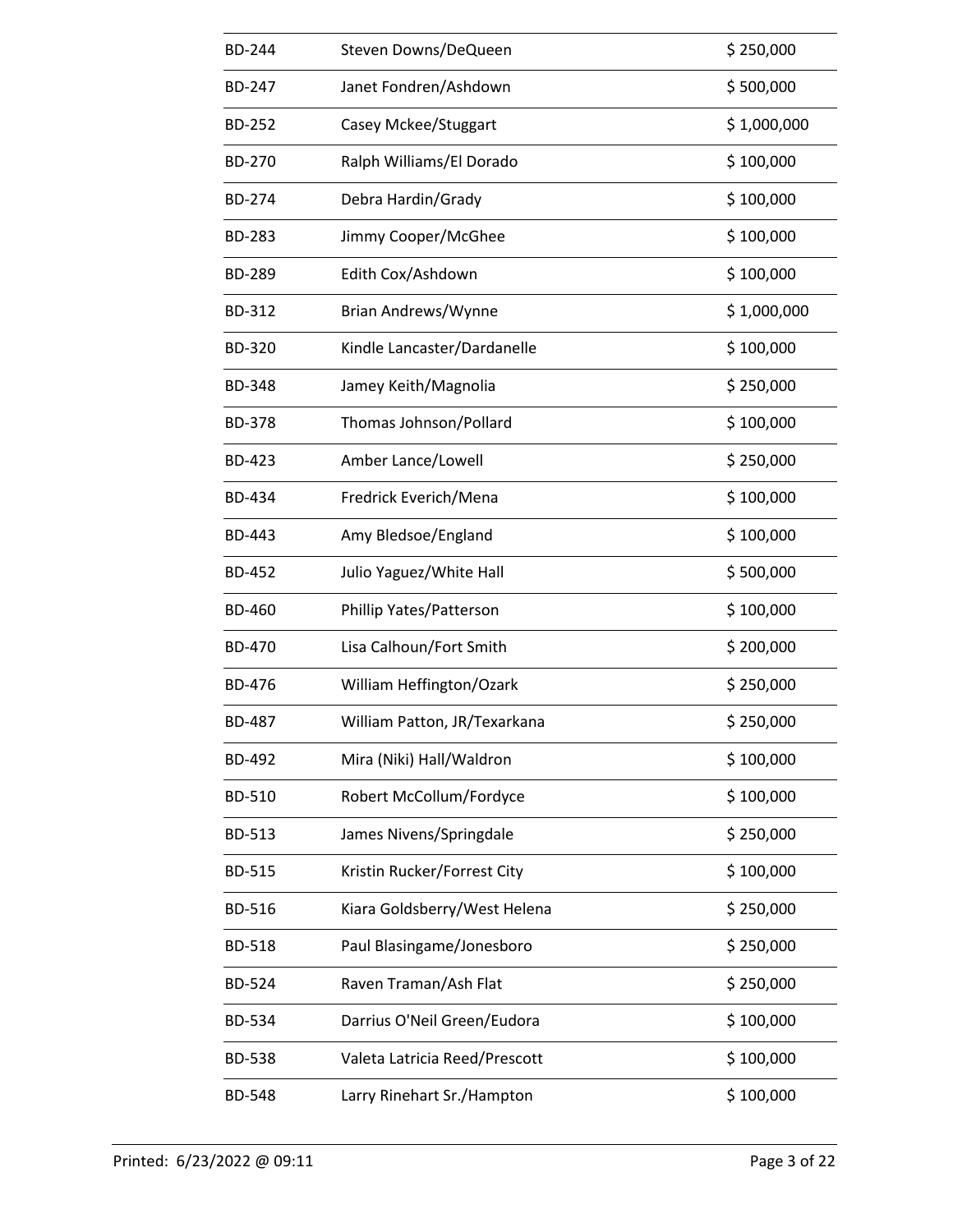|                     | <b>BD-555</b> |                       | Jacquelynn Cadena/Hot Springs            | \$100,000        |
|---------------------|---------------|-----------------------|------------------------------------------|------------------|
|                     | <b>BD-558</b> |                       | Kerry Reyes/Pocahontas                   | \$100,000        |
|                     | BD-564        |                       | Lake Arnett Key, Jr./Hope                | \$500,000        |
|                     | <b>BD-566</b> |                       | <b>Brandon Mask/Heber Springs</b>        | \$100,000        |
|                     | <b>BD-568</b> |                       | Jennifer Ledbetter/Russellville          | \$100,000        |
|                     | BD-574        |                       | Chadd Avey/Judsonia                      | \$100,000        |
|                     | BD-577        |                       | Nigel Watkins/Dermott                    | \$100,000        |
|                     | BD-579        |                       | Christy Sanders/Ozark                    | \$100,000        |
|                     | <b>BD-583</b> |                       | Vernice Ledbetter/Russellville           | \$100,000        |
|                     | <b>BD-584</b> |                       | Jennifer Ibarra-Reyes/Hot Springs        | \$100,000        |
|                     | <b>BD-587</b> |                       | Kyle Reese/Fort Smith                    | \$200,000        |
|                     | <b>BD-588</b> |                       | Brian Shirley/Walnut Ridge               | \$100,000        |
|                     | <b>BD-590</b> |                       | Michael P. Higgins/Maumelle              | \$100,000        |
|                     | BD-594        |                       | Stephanie McFarlan/Harrison              | \$100,000        |
|                     | <b>BD-595</b> |                       | Miranda Blankenship/Arkadelphia          | \$100,000        |
|                     | BD-601        |                       | Aaron Griffith/Waldron                   | \$100,000        |
|                     | BD-602        |                       | Jacqueline Sturdivant/Clarksville        | \$100,000        |
|                     | BD-603        |                       | Marquill Richards/Brinkley               | \$100,000        |
|                     | <b>BD-608</b> |                       | Amber King/Van Buren                     | \$100,000        |
|                     | BD-610        |                       | Jennifer Miletello/El Dorado             | \$100,000        |
|                     | BD-611        |                       | James Lybrand/Sheridan                   | \$100,000        |
| <b>Company Name</b> |               |                       | Bail Bonds by Charles Pearson Co., Inc.  | (501) 580-6071   |
| <b>Company Code</b> |               | 1421 S. Chester       |                                          | (501) 758-5658   |
| DH                  |               |                       |                                          |                  |
|                     |               | Little Rock, AR 72202 |                                          |                  |
|                     |               | License No            | Name                                     | Power            |
|                     | DH-001        |                       | Charles Pearson/North Little Rock        | <b>UNLIMITED</b> |
|                     | DH-002        |                       | Jacqueline Ann Livingston/North Little R | <b>UNLIMITED</b> |
|                     | DH-009        |                       | Kenneth Williams/Little Rock             | \$250,000        |
|                     | DH-024        |                       | Erica Richardson/Little Rock             | \$250,000        |
|                     |               |                       |                                          |                  |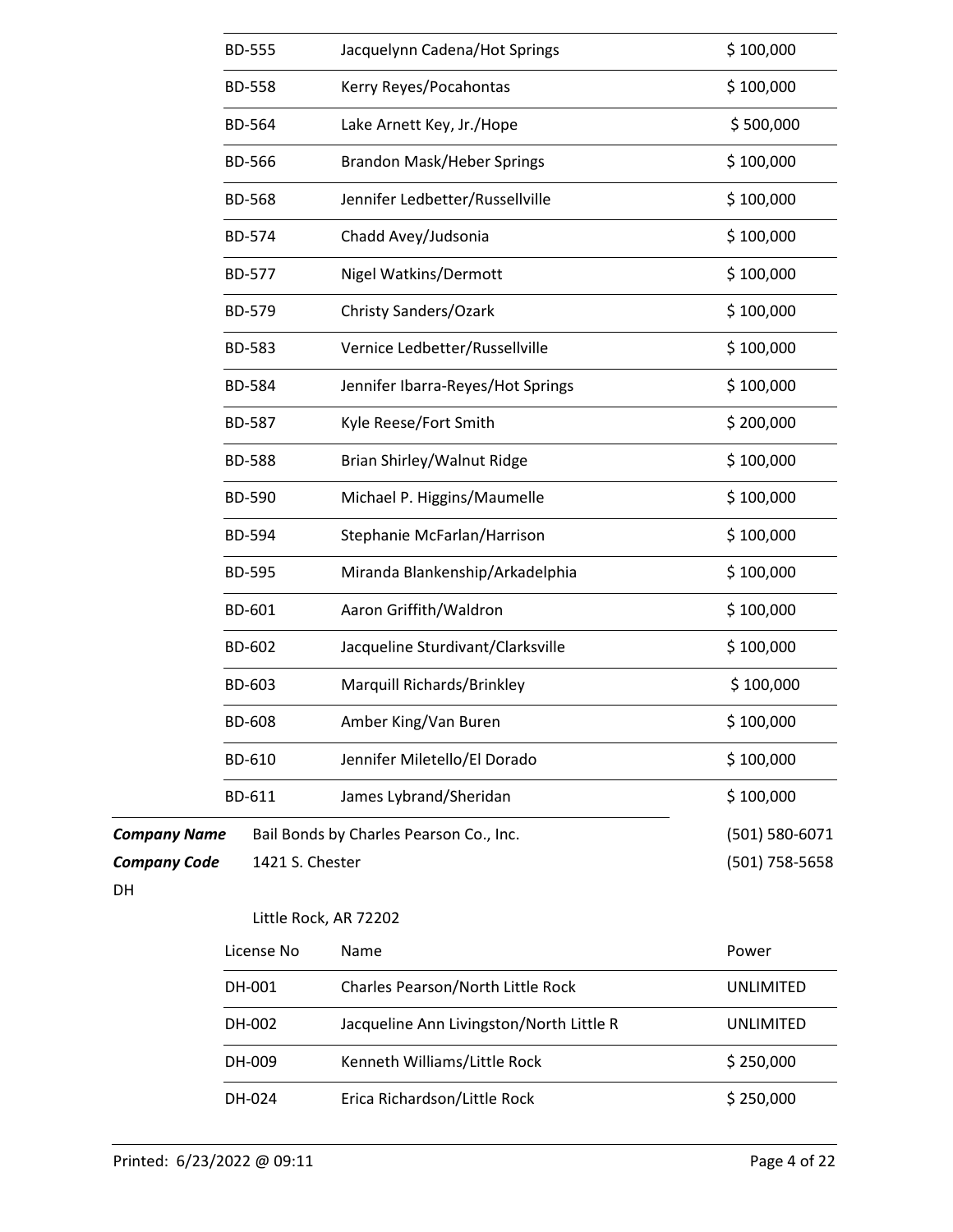|                           | DH-025          | John Jones/Fordyce                     | \$250,000        |
|---------------------------|-----------------|----------------------------------------|------------------|
|                           | DH-031          | Terry Joshua/Jacksonville              | \$100,000        |
|                           | DH-032          | Michael Nellums/Little Rock            | \$250,000        |
| <b>Company Name</b>       |                 | Bail Bonds by Greg & Red, Inc.         | (870) 673-2245   |
| <b>Company Code</b><br>GR | P.O. Box 1126   |                                        | (870) 672-4823   |
|                           |                 | Stuttgart, AR 72160                    |                  |
|                           | License No      | Name                                   | Power            |
|                           | GR-001          | Kenneth Wayne Hill/Stuttgart           | <b>UNLIMITED</b> |
|                           | GR-003          | Edward Gay/Stuttgart                   | \$150,000        |
|                           | GR-019          | <b>Brandy Cox/Sherwood</b>             | \$100,000        |
|                           | GR-028          | Kevin Randall/Maumelle                 | \$75,000         |
|                           | GR-030          | Jennifer Baker/El Dorado               | \$50,000         |
|                           | GR-035          | Casey Albert Sieber/Stuttgart          | \$50,000         |
|                           | GR-037          | LaKeisha Danyell Matthews/North Little | \$50,000         |
|                           | GR-038          | Tonya Rumbaugh/Benton                  | \$100,000        |
|                           | GR-041          | Kelsie DuVall/Atkins                   | \$25,000         |
|                           | GR-043          | Michael Chad Wilson/Star City          | \$100,000        |
| <b>Company Name</b>       |                 | Ben's Bail Bonds, Inc.                 | (501) 882-3260   |
| <b>Company Code</b><br>AG | 108 S. Main St. |                                        | (870) 329-9060   |
|                           |                 | Pine Bluff, AR 71601                   |                  |
|                           | License No      | Name                                   | Power            |
|                           | AG-038          | Ross Lewis/Monticello                  | \$100,000        |
|                           | AG-052          | Jolliett M. Starks/Little Rock         | \$250,000        |
|                           | AG-057          | Arthur Harris/White Hall               | <b>UNLIMITED</b> |
|                           | AG-058          | Quincy Scott/Little Rock               | \$100,000        |
|                           | AG-059          | Ashlee Harris/White Hall               | \$250,000        |
|                           | AG-060          | Arthur Harris Jr./White Hall           | \$50,000         |
|                           | AG-062          | Ina Pemberton/Monticello               | \$50,000         |

AG-063 Sherry Pope/Little Rock \$ 50,000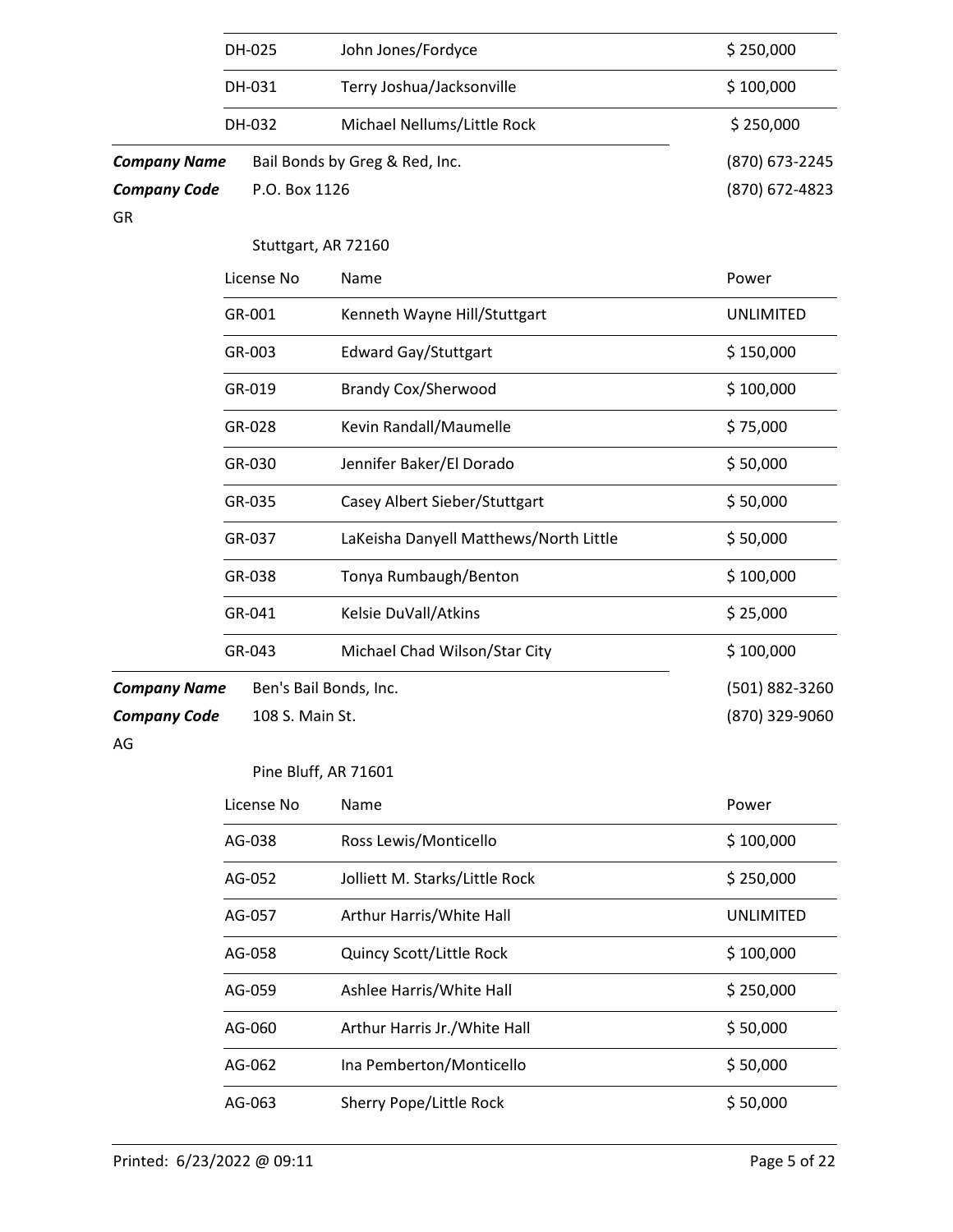|                     | AG-064        | Felicia Daniels/Little Rock      | \$250,000        |
|---------------------|---------------|----------------------------------|------------------|
|                     | AG-065        | Kenjata Daniels/Pine Bluff       | \$50,0000        |
|                     | AG-066        | Fernand Gardner/Pine Bluff       | 50,000           |
|                     | AG-068        | Jay Kelley/Conway                | \$250,000        |
|                     | AG-070        | Jason Pemberton/Lonoke           | \$50,000         |
|                     | AG-071        | Jacqueline Briggs/Magnolia       | \$50,000         |
|                     | AG-074        | Johnathon Robinson/Star City     | \$50,000         |
|                     | AG-075        | Dennis Taylor/Jonesboro          | \$50,000         |
|                     | AG-076        | Scott Green/Little Rock          | \$50,000         |
|                     | AG-077        | Kaneesha Clark/N. Little Rock    | \$250,000        |
|                     | AG-078        | Andre' Jackson/North Little Rock | \$50,000         |
|                     | AG-079        | Robert Turner/Stephen            | \$50,000         |
|                     | AG-080        | Sheacarla Williams/El Dorado     | \$100,000        |
| <b>Company Name</b> |               | Big Daddy Bail Bonding, Inc      | (870) 578-9997   |
| <b>Company Code</b> | P.O. Box 406  |                                  | (870) 758-9994   |
| BL.                 |               | 5478 Old Military Lane           |                  |
|                     |               | Harrisburg, AR 72432             |                  |
|                     | License No    | Name                             | Power            |
|                     | <b>BL-001</b> | Andrea Caldwell/Harrisburg       | <b>UNLIMITED</b> |
|                     | <b>BL-002</b> | Kevin Caldwell/Harrisburg        | UNLIMITED        |
|                     | BL-013        | Nicholas McGowan/Bono            | \$250,000        |
|                     | <b>BL-015</b> | John McClendon/West Memphis      | \$100,000        |
|                     | <b>BL-030</b> | Randy Sipes/Paragould            | \$100,000        |
|                     | BL-031        | Shari Denise Rush/Little Rock    | \$100,000        |
|                     | <b>BL-036</b> | Andrew Crawford IV/Sherwood      | \$100,000        |
|                     | <b>BL-038</b> | Derrick Vance/Pine Bluff         | \$100,000        |
|                     |               |                                  |                  |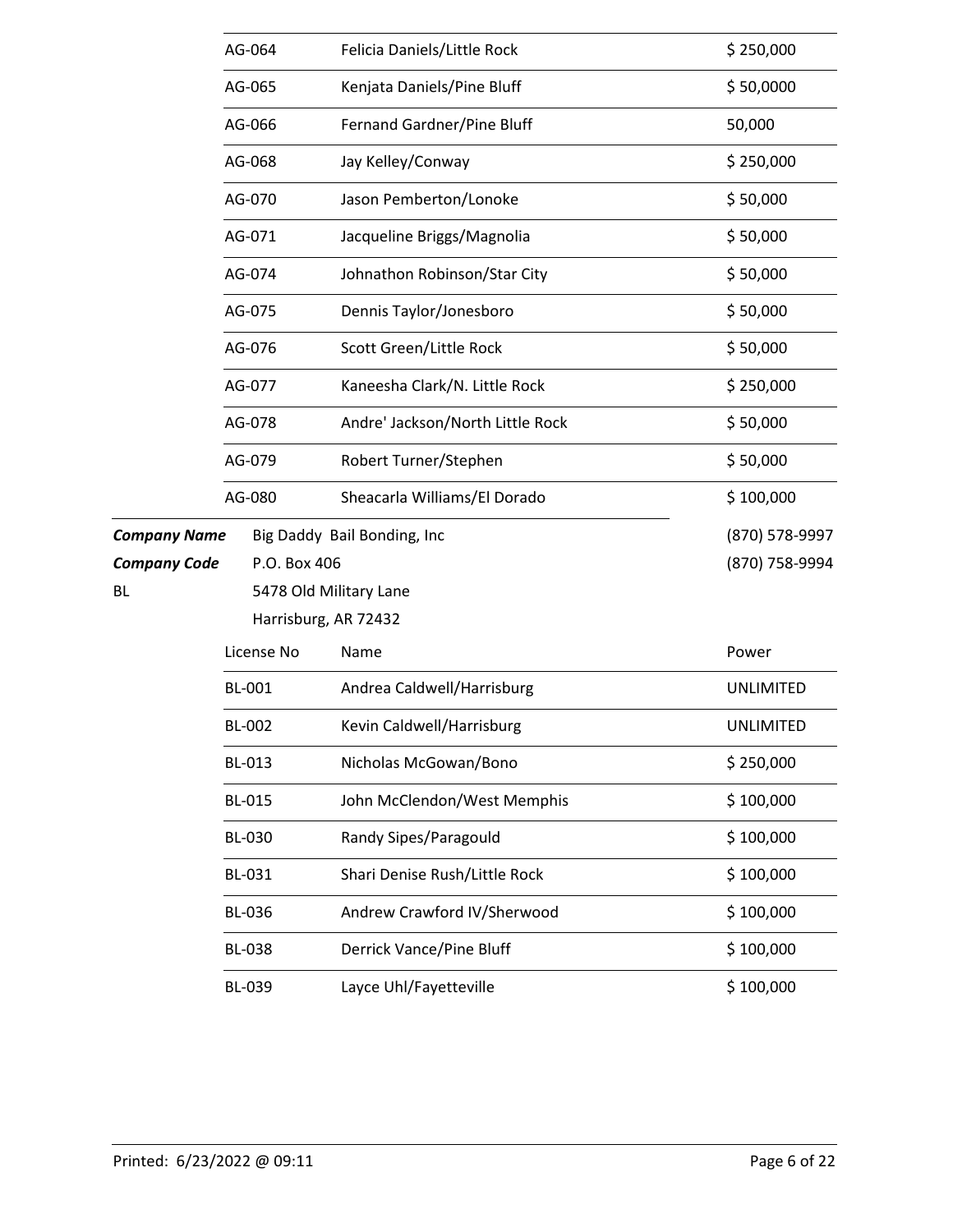**Company Name** Bob Cole Bail Bonds, Inc.

*Company Code*

(479) 785-5566 301 Wheeler (479) 785-4777

CC

Fort Smith, AR 72901

|                     | License No            | Name                                                   | Power              |
|---------------------|-----------------------|--------------------------------------------------------|--------------------|
|                     | CC-002                | Nancy Kaye Cole/Bentonville                            | \$100,000          |
|                     | CC-003                | Jimmy Donald Ibison/Greenwood                          | <b>UNLIMITED</b>   |
|                     | CC-006                | Stephen Wilton Outlaw/Ozark                            | \$100,000          |
|                     | CC-009                | Billy Rex Jennings/Van Buren                           | <b>UNLIMITED</b>   |
|                     | CC-056                | Michael W. Stewart/Monticello                          | \$100,000          |
|                     | CC-057                | William Warnock/Paris                                  | \$250,000          |
|                     | CC-062                | Emma June Haas/Waldron                                 | \$100,000          |
|                     | CC-092                | David Lane/Ft. Smith                                   | <b>UNLIMITED</b>   |
|                     | CC-098                | Delbert Ray Williams/Bentonville                       | \$100,000          |
|                     | CC-099                | Daniel Bryan Bailey/Magnolia                           | \$100,000          |
|                     | $CC-118$              | Cheryl Lee/Waldron                                     | \$20,000           |
| <b>Company Name</b> |                       | Bobby Cox Bonding, L.L.C.                              | $(501) 661 - 1166$ |
| <b>Company Code</b> |                       | 3300 West Roosevelt (home office)                      | (870) 425-7730     |
| DD                  |                       | MAILING ADDRESS: 706 S. Main Street, Suite 4, Mountain |                    |
|                     | Little Rock, AR 72204 |                                                        |                    |
|                     | License No            | Name                                                   | Power              |
|                     | DD-122                | <b>Charles Keesee/Benton</b>                           | \$100,000          |
|                     | DD-123                | Monica Keesee/Benton                                   | \$100,000          |
|                     | DD-125                | Jessica Moses/Cabot                                    | \$100,000          |
| <b>Company Name</b> |                       | Bryce's Bail Bonding, Inc.                             | (501) 825-6500     |
| <b>Company Code</b> | P.O. Box 206          |                                                        | (501) 550-4523     |
| GG                  |                       |                                                        |                    |
|                     | Higden, AR 72067      |                                                        |                    |
|                     | License No            | Name                                                   | Power              |
|                     | GG-025                | Luvonda A. Farmer/Heber Springs                        | <b>UNLIMITED</b>   |
|                     | GG-083                | <b>Robert Tramel/Russellville</b>                      | <b>UNLIMITED</b>   |
|                     | GG-084                | Cindy Smircich/Lowell                                  | <b>UNLIMITED</b>   |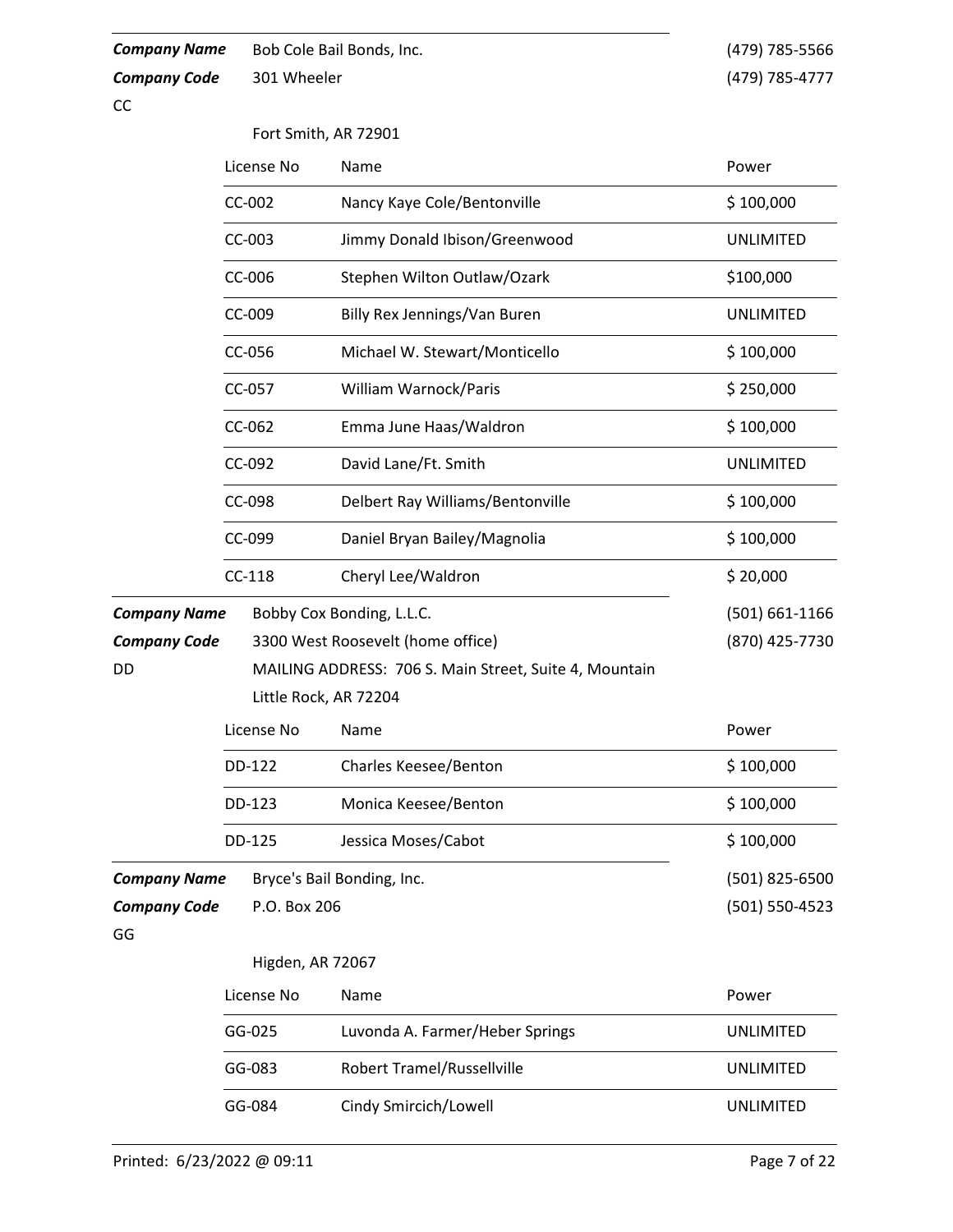|                     | GG-099     | Darrius Handy/Little Rock        | <b>UNLIMITED</b> |
|---------------------|------------|----------------------------------|------------------|
|                     | GG-115     | Melissa Bradley/Conway           | \$100,000        |
|                     | GG-120     | Wesley Wright/Mena               | <b>UNLIMITED</b> |
|                     | GG-126     | Elijah McMullan/Conway           | <b>UNLIMITED</b> |
|                     | GG-130     | Rebecca Thomas/Holiday Island    | <b>UNLIMITED</b> |
|                     | GG-134     | Shannon Bramlett/Russellville    | <b>UNLIMITED</b> |
|                     | GG-136     | Jeffery Markle/Harrison          | \$250,000        |
|                     | GG-138     | Jeremy Kelley/Paragould          | \$500,000        |
|                     | GG-146     | Justin Taylor Wilson/Conway      | <b>UNLIMITED</b> |
|                     | GG-147     | Jared Tramel/Bentonville         | \$250,000        |
|                     | GG-150     | Anthony Harrison/Clinton         | <b>UNLIMITED</b> |
|                     | GG-155     | Stephanie Hammond/Cabe City      | <b>UNLIMITED</b> |
|                     | GG-159     | Marisol Bartlett/Huntsville      | \$250,000        |
|                     | GG-161     | Joshua Evans/Star City           | \$250,000        |
|                     | GG-162     | Michael Bartlett Jr./Huntsville  | \$250,000        |
|                     | GG-163     | Jeremy McNeill/Patterson         | \$250,000        |
|                     | GG-164     | Stephanie Kelley/Paragould       | \$250,000        |
|                     | GG-165     | <b>Billy Slater/Russellville</b> | \$250,000        |
|                     | GG-167     | Ansel Wyllia/Dardanelle          | \$250,000        |
|                     | GG-168     | Caleb Johnson/Magnolia           | \$250,000        |
|                     | GG-169     | Johnathan Hicks/East Camden      | \$250,000        |
|                     | GG-171     | Sierra Harrison/Clinton          | \$250,000        |
|                     | GG-172     | Tabatha Alexander/London         | \$250,000        |
|                     | GG-174     | James Lansdell/Conway            | \$250,000        |
|                     | GG-176     | Amanda Cash/Vilonia              | \$250,000        |
| <b>Company Name</b> |            | Buck's Bail Bond Company, Inc.   | (501) 354-2825   |
| <b>Company Code</b> |            | 104 W. Broadway                  |                  |
| <b>RJ</b>           |            |                                  |                  |
|                     |            | Morrilton, AR 72110              |                  |
|                     | License No | Name                             | Power            |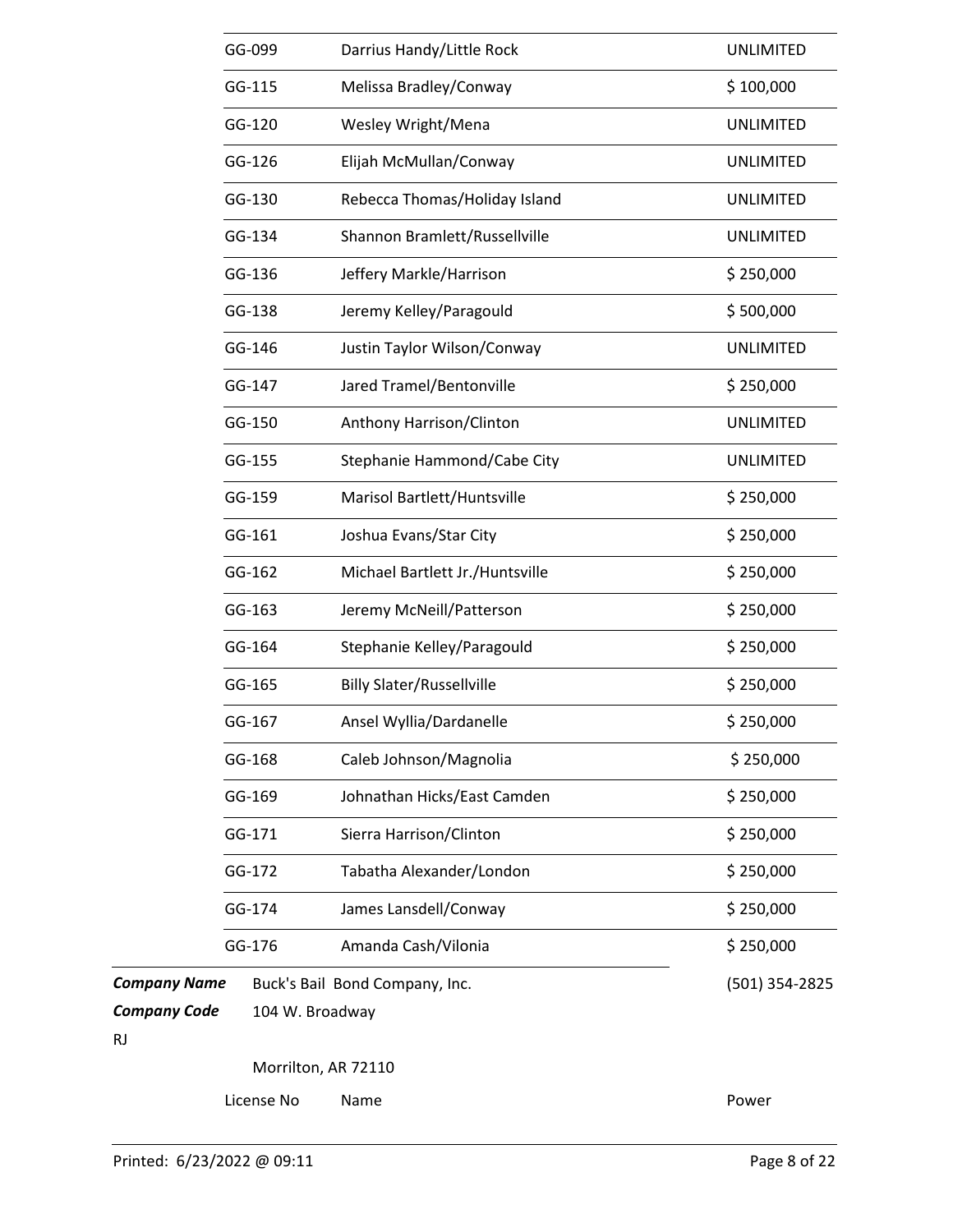|                                                  | RJ-001              | Rickey Carroll Joyner/Morrilton<br>Jackson Joyner/Morrilton | <b>UNLIMITED</b>                   |
|--------------------------------------------------|---------------------|-------------------------------------------------------------|------------------------------------|
|                                                  | RJ-002              |                                                             | <b>UNLIMITED</b>                   |
|                                                  | RJ-004              | Cameron Myers/Conway                                        | \$100,000                          |
|                                                  | RJ-006              | Alexander Welter III/Plumerville                            | \$100,000                          |
|                                                  | RJ-007              | Kyle Cleveland/Conway                                       | \$100,000                          |
|                                                  | RJ-008              | Eddie Rathjen/Houston                                       | <b>UNLIMITED</b>                   |
| <b>Company Name</b><br><b>Company Code</b><br>ZZ | 8420 Olive Hill Dr. | Buddy York Bail Bonds, Inc.                                 | (501) 945-3425<br>$(501)$ 486-4068 |
|                                                  |                     | Mabelvale, AR 72103                                         |                                    |
|                                                  | License No          | Name                                                        | Power                              |
|                                                  | ZZ-027              | Jimmie Nell York/Malvern                                    | <b>UNLIMITED</b>                   |
|                                                  | ZZ-041              | Rebecca Bolding/Mabelvale                                   | <b>UNLIMITED</b>                   |
|                                                  | ZZ-129              | Andrea Clark/Little Rock                                    | <b>UNLIMITED</b>                   |
|                                                  | ZZ-132              | Michael Bolding/Mabelvale                                   | \$250,000                          |
|                                                  | ZZ-154              | Mark Himes/Benton                                           | \$100,000                          |
| <b>Company Name</b>                              |                     | Campbell Bonding Co., Inc.                                  | (870) 741-1138                     |
| <b>Company Code</b>                              |                     | 412 W. Central Avenue                                       | (870) 741-6266                     |
| <b>RC</b>                                        |                     | Harrison, AR 72601                                          |                                    |
|                                                  | License No          | Name                                                        | Power                              |
|                                                  | RC-001              | James Campbell/Harrison                                     | <b>UNLIMITED</b>                   |
|                                                  | RC-006              | Jim Campbell/Harrison                                       | <b>UNLIMITED</b>                   |
|                                                  | RC-014              | James Cole Campbell/Harrison                                | \$250,000                          |
|                                                  | RC-015              | Cheryl Bragg/Lowell                                         | \$250,000                          |
|                                                  | RC-025              | David Vega/Rogers                                           | \$250,000                          |
|                                                  | RC-032              | Kyle Henderson/Mt. Home                                     | \$250,000                          |
|                                                  | RC-035              | Tyler Goff/Fort Smith                                       | \$250,000                          |
|                                                  | RC-036              | Roman James Stilley/Fort Smith                              | \$100,000                          |
|                                                  | RC-042              | Machelle Fogo/Charleston                                    | \$100,000                          |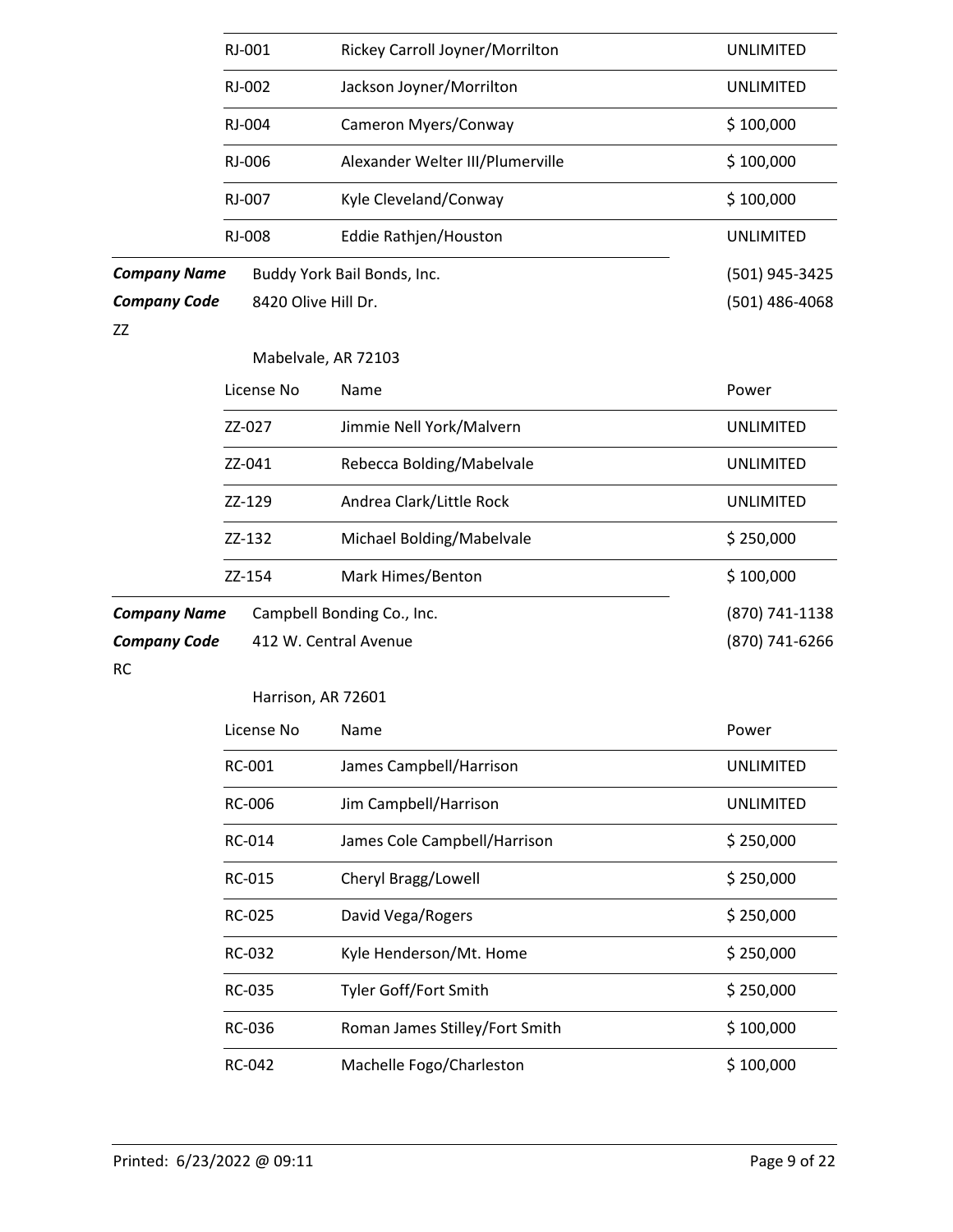| <b>Company Name</b> | City Bail Bonds, Inc. |                                                | (501) 251-1930   |  |  |  |
|---------------------|-----------------------|------------------------------------------------|------------------|--|--|--|
| <b>Company Code</b> | P.O. Box 387          |                                                | (501) 251-1885   |  |  |  |
| AT                  |                       | 3318 W. Roosevelt Road                         |                  |  |  |  |
|                     |                       | Little Rock, AR 72204                          |                  |  |  |  |
|                     | License No            | Name                                           | Power            |  |  |  |
|                     | AT-018                | Gayle Arias-Flores/Sherwood                    | \$100,000        |  |  |  |
|                     | AT-022                | Cedric Jones/Pine Bluff                        | \$100,000        |  |  |  |
|                     | AT-029                | Melva Howard/Fayetteville                      | \$100,000        |  |  |  |
|                     | AT-030                | Brenda Thompson/Little Rock                    | \$150,000        |  |  |  |
|                     | AT-034                | Jay McDoniel/Marion                            | \$1,000,000      |  |  |  |
|                     | AT-035                | Wesley Holt/Lake City<br>Kassidy Thompson/Ward | \$100,000        |  |  |  |
|                     | AT-036                |                                                | <b>UNLIMITED</b> |  |  |  |
|                     | AT-037                | Rodney Appling/Garland                         | \$100,000        |  |  |  |
|                     | AT-038                | Jeremy Adcock/Little Rock                      | \$50,000         |  |  |  |
| <b>Company Name</b> |                       | D & G Bail Bonds, LLC.                         | (870) 823-5266   |  |  |  |
| <b>Company Code</b> | 1005 Old Hwy 64       |                                                | (870) 739-2947   |  |  |  |
| <b>DR</b>           |                       |                                                |                  |  |  |  |
|                     |                       | Crawfordsville, AR 72327                       |                  |  |  |  |
|                     | License No            | Name                                           | Power            |  |  |  |
|                     | DR-001                | David Rose/Crawfordsville                      | <b>UNLIMITED</b> |  |  |  |
|                     | DR-008                | Desha Parker/West Memphis                      | <b>UNLIMITED</b> |  |  |  |
|                     | DR-015                | <b>Sherry Rose/Crawfordsville</b>              | <b>UNLIMITED</b> |  |  |  |
|                     |                       |                                                |                  |  |  |  |
|                     | DR-016                | Lisa Marie Turner-Phillips/Marion              | <b>UNLIMITED</b> |  |  |  |
|                     | DR-017                | Charday Roebuck/Jonesboro                      | <b>UNLIMITED</b> |  |  |  |
| <b>Company Name</b> |                       | Donna's Bail Bonds, Inc.                       | (501) 758-5522   |  |  |  |
| <b>Company Code</b> |                       | 3318 W. Roosevelt Rd                           | (501) 313-2915   |  |  |  |
| EE                  | 5036088 wanda         |                                                |                  |  |  |  |
|                     |                       | Little Rock, AR 72204                          |                  |  |  |  |
|                     | License No            | Name                                           | Power            |  |  |  |
|                     | EE-019                | Erica Pike/Sherwood                            | <b>UNLIMITED</b> |  |  |  |
|                     | EE-022                | Tammarrah Bryant/North Little Rock             | \$100,000        |  |  |  |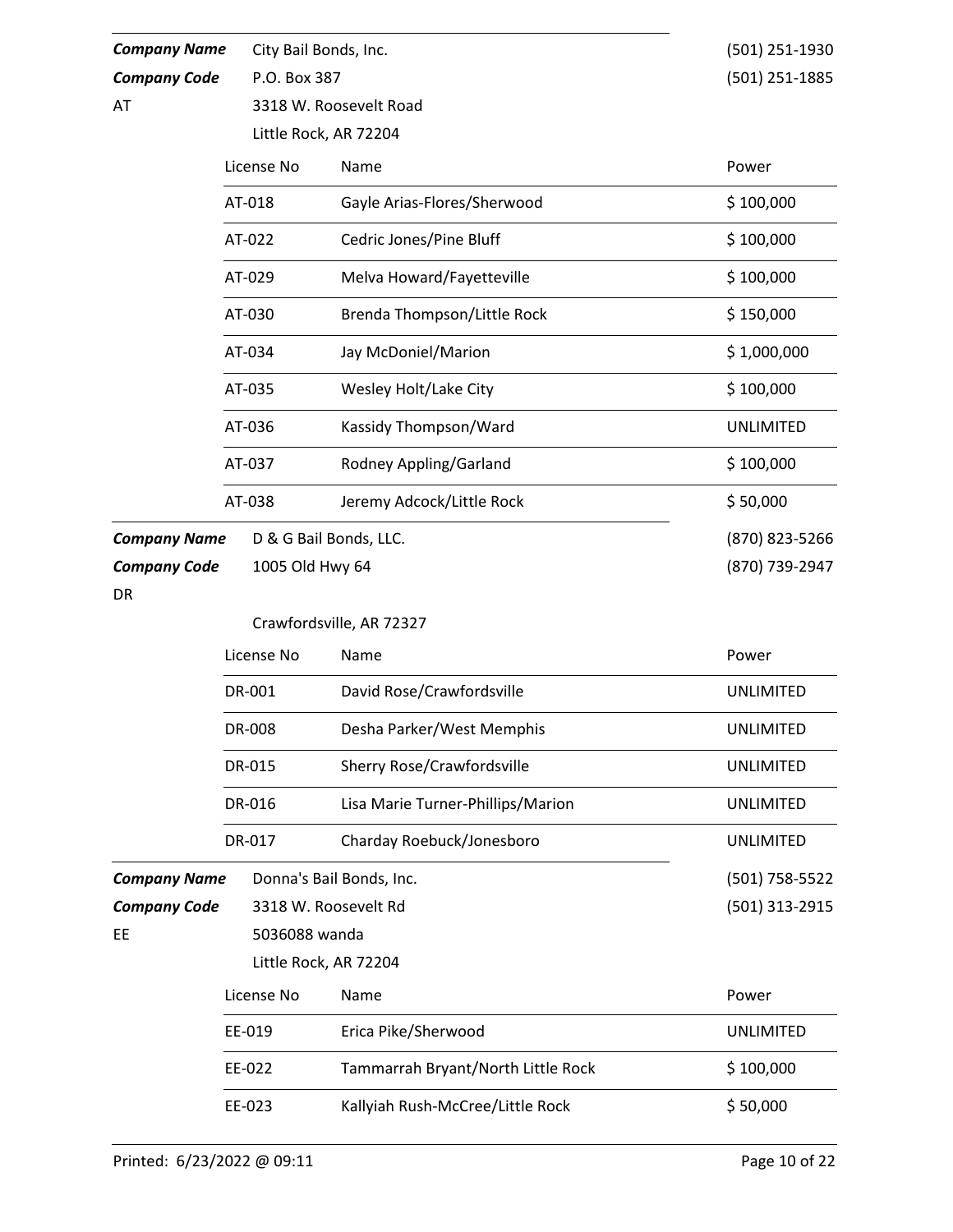|                           | EE-025        | Ruby (Susan) Townsend/Cabot          | \$100,000        |
|---------------------------|---------------|--------------------------------------|------------------|
|                           | EE-027        | Mary Beth Pree/Hope                  | \$100,000        |
|                           | EE-029        | Haven Brown/Heber Springs            | \$100,000        |
|                           | EE-031        | Broderick Calloway/North Little Rock | \$200,000        |
| <b>Company Name</b>       |               | <b>Exit Bail Bond Company</b>        | (479) 782-1110   |
| <b>Company Code</b>       |               | 200 South 7th Street                 | (479) 782-4082   |
| AI                        |               |                                      |                  |
|                           |               | FORT SMITH, AR 72901                 |                  |
|                           | License No    | Name                                 | Power            |
|                           | AI-001        | Thomas D. Nickolich/Morrilton        | <b>UNLIMITED</b> |
|                           | AI-002        | Muriel Ann Nickolich/Morrilton       | <b>UNLIMITED</b> |
|                           | AI-007        | Kristopher Karl Keyton/Ft. Smith     | <b>UNLIMITED</b> |
|                           | AI-036        | Charles Poziombka/Harrison           | \$250,000        |
|                           | AI-100        | Jacob Keyton/Fayetteville            | <b>UNLIMITED</b> |
|                           | AI-123        | Richard Stark/Fort Smith             | \$250,000        |
|                           | AI-130        | John Blaxton/Jonesboro               | \$100,000        |
|                           | AI-136        | Tommy Richard McNutt/Ozark           | \$100,000        |
|                           | AI-137        | Roland Dwayne Duncan/Bentonville     | \$100,000        |
|                           | AI-139        | Kristopher Thomas Keyton/Ft. Smith   | <b>UNLIMITED</b> |
|                           | AI-140        | Michael Cravens/Elaine               | \$100,000        |
|                           | AI-141        | Mike Tilley/Marion                   | \$50,000         |
| <b>Company Name</b>       |               | Exit Express, Inc.                   | (479) 782-1110   |
| <b>Company Code</b><br>UU |               | 200 South 7th Street                 | (479) 782-4082   |
|                           |               | FORT SMITH, AR 72901                 |                  |
|                           | License No    | Name                                 | Power            |
|                           | <b>UU-001</b> | Dummy Agent 1/Russellville           |                  |
| <b>Company Name</b>       |               | Fair Deal Bail Bonding, Inc.         | (479) 521-4290   |
| <b>Company Code</b><br>DI |               | 2826 S. School Ave.                  | (870) 404-1136   |
|                           |               | Fayetteville, AR 72701               |                  |
|                           | License No    | Name                                 | Power            |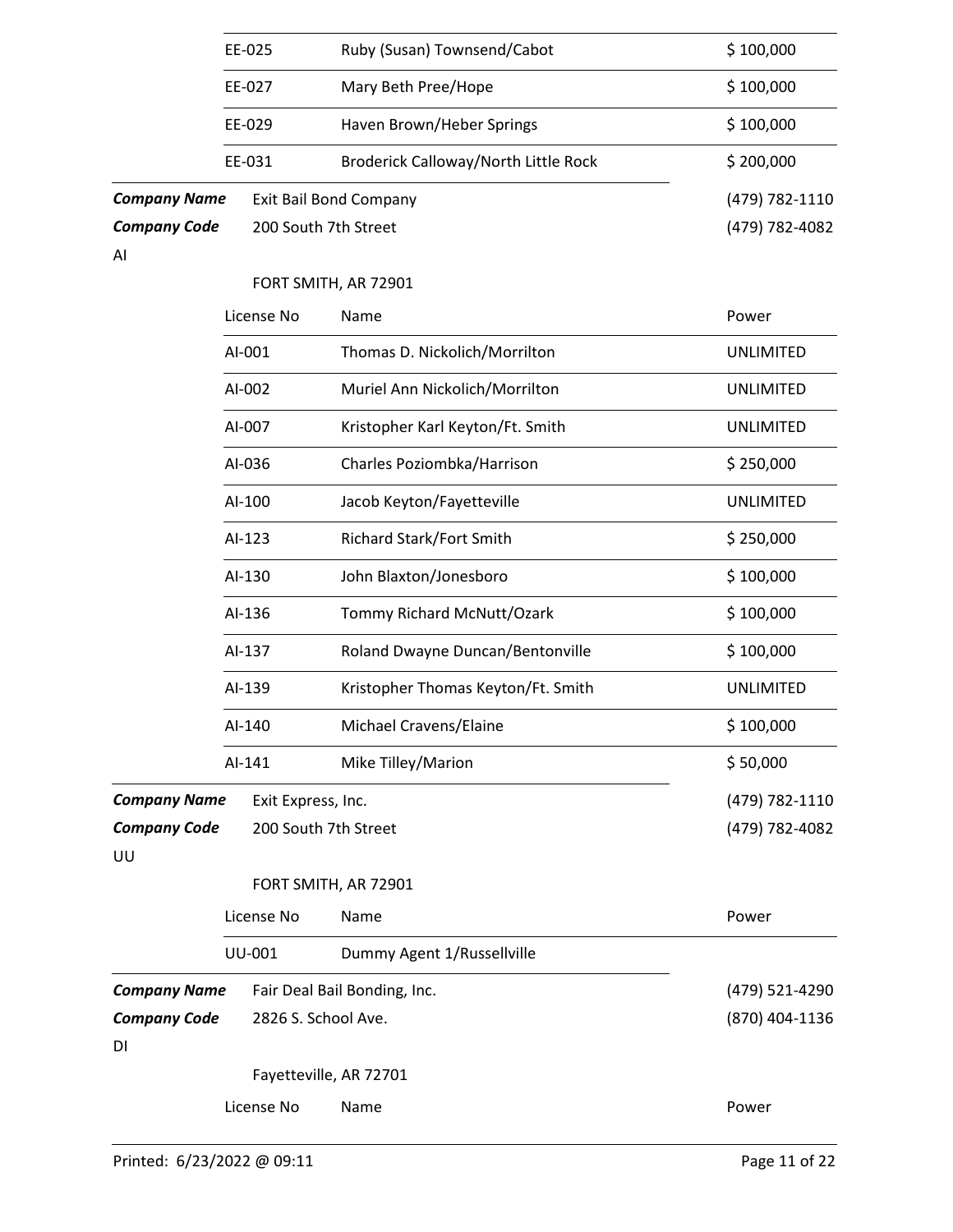|                     | DI-019                           | Richard Boyd/Springdale               | \$50,000         |
|---------------------|----------------------------------|---------------------------------------|------------------|
|                     | Sheila Boyd/Springdale<br>DI-026 | \$50,000                              |                  |
|                     | DI-028                           | Ronda Tester/Fayetteville             | \$50,000         |
| <b>Company Name</b> |                                  | First Arkansas Bail Bonds, Inc.       | (870) 425-6090   |
| <b>Company Code</b> |                                  | 706 South Main Street, Suite 4        | (870) 425-7730   |
| AA                  |                                  | Mountain Home, AR 72653               |                  |
|                     | License No                       | Name                                  | Power            |
|                     | AA-071                           | Bradley Curt Parnell/Mt. Home         | <b>UNLIMITED</b> |
|                     | AA-090                           | Jamie Elaine Parnell/Mt. Home         | <b>UNLIMITED</b> |
|                     | AA-133                           | Daniel L. Brown/Mt. Home              | \$1,000,000      |
|                     | AA-152                           | Maxie D. Ward/Rector                  | \$500,000        |
|                     | AA-158                           | Anthony Albert Walker/Malvern         | \$500,000        |
|                     | AA-167                           | Timothy Seymour/Ward                  | \$250,000        |
|                     | AA-192                           | Kenny Lasater/Clinton                 | \$250,000        |
|                     | AA-196                           | Jerry Martin/Hope                     | \$250,000        |
|                     | AA-248                           | Gary Arnold Morris/Dewitt             | \$250,000        |
|                     | AA-269                           | Davidde Mcintosh/Judsonia             | <b>UNLIMITED</b> |
|                     | AA-283                           | Kenneth Richard McClernon/Ft Smith    | \$500,000        |
|                     | AA-303                           | James Minton/Des Arc                  | \$250,000        |
|                     | AA-308                           | Lawrence Booker/Hamburg               | \$250,000        |
|                     | AA-310                           | Jeff Cathey/Warren                    | \$250,000        |
|                     | AA-315                           | Jonnie Smith/Gurdon                   | \$250,000        |
|                     | AA-330                           | John Carter/Mountainburg              | \$100,000        |
|                     | AA-339                           | Sharon Lynn Hurst-Carlton/Mountain Ho | <b>UNLIMITED</b> |
|                     | AA-353                           | Jerad Branham/Ft. Smith               | \$100,000        |
|                     | AA-356                           | Gary E. Tramel/Morrilton              | \$250,000        |
|                     | AA-364                           | Sherman Pye/Jonesboro                 | \$250,000        |
|                     | AA-370                           | Alexander Keck/Huntsville             | \$150,000        |
|                     | AA-385                           | Pamela Montoya/Huntsville             | \$100,000        |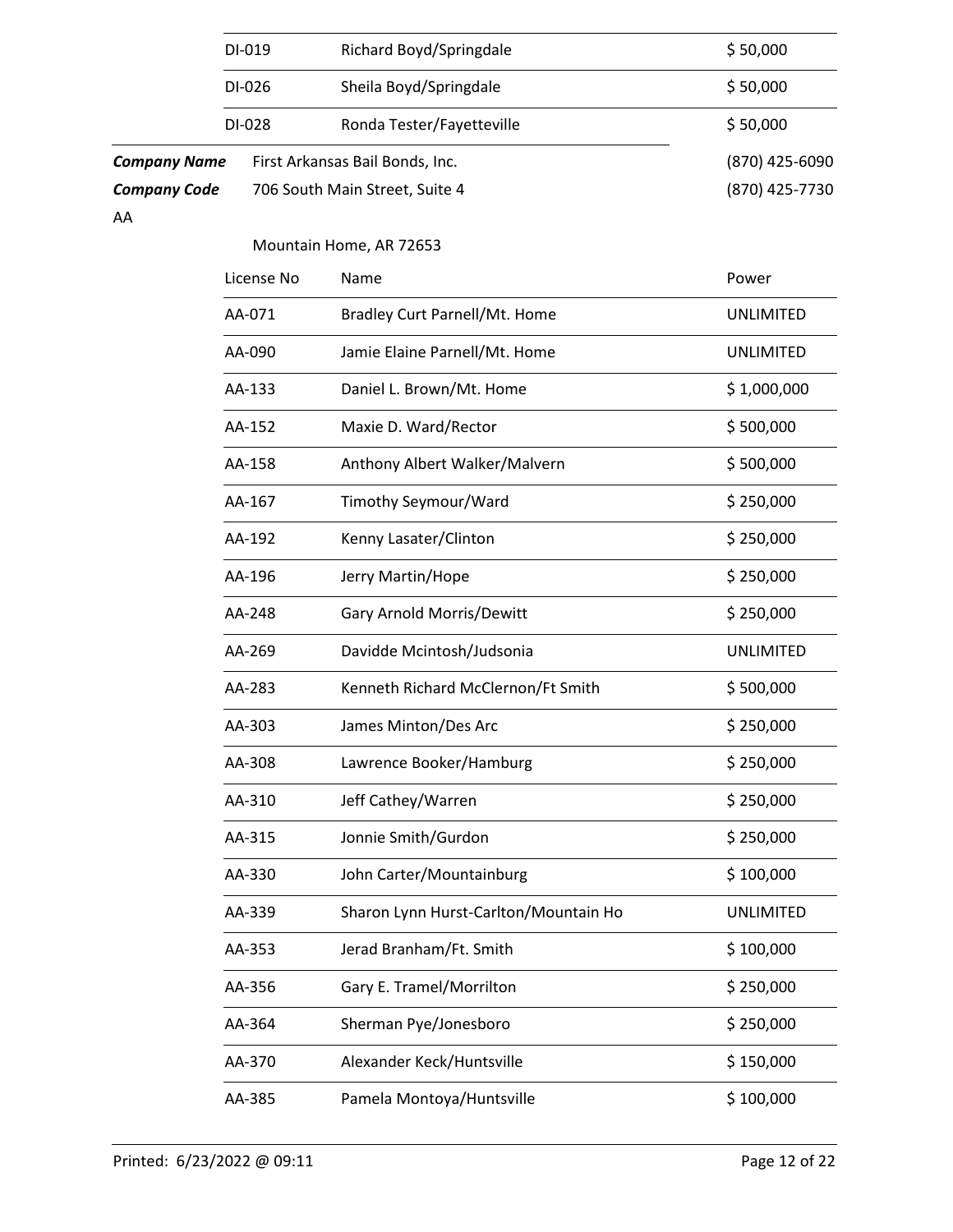| AA-415 | Michael Tyler/Pocahontas            | \$250,000        |
|--------|-------------------------------------|------------------|
| AA-420 | Kenneth Bigbird Gangluff/Cabot      | <b>UNLIMITED</b> |
| AA-421 | <b>Stacy Gangluff/Cabot</b>         | \$50,000         |
| AA-436 | Justin Mathis/Beebe                 | \$250,000        |
| AA-444 | <b>Tyler Parnell/Fayetteville</b>   | <b>UNLIMITED</b> |
| AA-448 | Michelle Starr/Camden               | <b>UNLIMITED</b> |
| AA-473 | Nicholas Anthony House/Fayetteville | \$50,000         |
| AA-480 | Miguel Sanchez/Judsonia             | \$150,000        |
| AA-481 | Jordan Jack/Greenwood               | \$100,000        |
| AA-487 | Marshall Foreman/Fayetteville       | \$100,000        |
| AA-498 | Donnie Joseph Smith/Paragould       | \$150,000        |
| AA-504 | Wade Kelley/Conway                  | \$250,000        |
| AA-505 | Heath Hodge/Camden                  | \$75,000         |
| AA-509 | Christina Davis/Bald Knob           | \$250,000        |
| AA-511 | Mallorie Robinson/Paragould         | \$50,000         |
| AA-517 | Toby Williams/Ward                  | <b>UNLIMITED</b> |
| AA-522 | Keith Riggs/Flippin                 | \$250,000        |
| AA-523 | Thomas Leath/Alexander              | \$250,000        |
| AA-524 | Christopher Reed/Little Rock        | \$250,000        |
| AA-525 | Paula Ford/Newark                   | \$250,000        |
| AA-532 | Heather Noble/Holiday Island        | \$250,000        |
| AA-533 | Charles Noble/Holiday Island        | \$250,000        |
| AA-534 | Randy Osburn/Fayetteville           | \$250,000        |
| AA-536 | Joseph Boyd/Fort Smith              | \$100,000        |
| AA-537 | Bethany Allison/Newark              | \$100,000        |
| AA-540 | Cameron Wood/Fayetteville           | \$50,000         |
| AA-542 | Chanc Helms/Beebe                   | \$150,000        |
| AA-543 | Austin Ray Morrison/Mountain Home   | \$250,000        |
| AA-544 | Brian Rice/Fort Smith               | \$100,000        |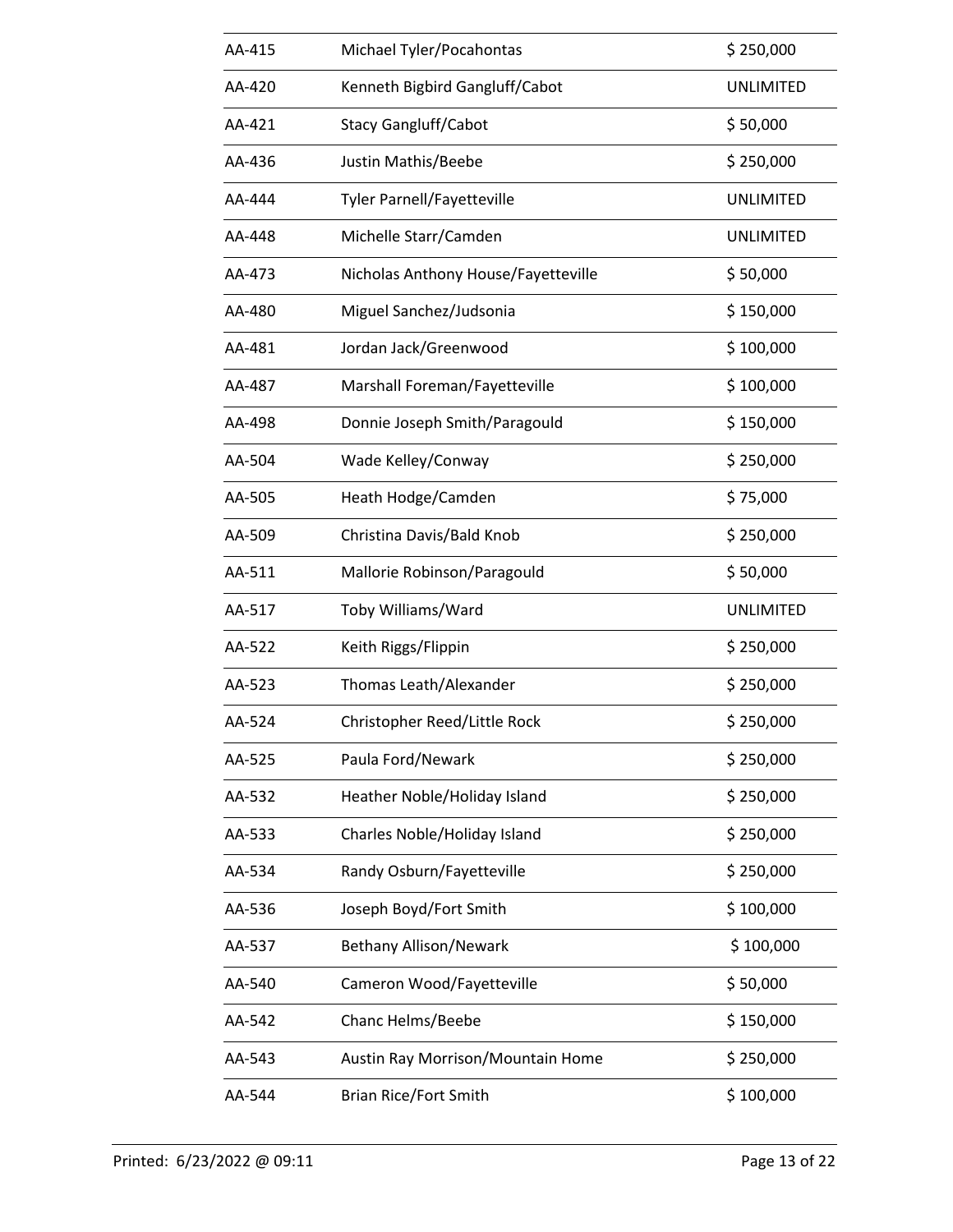| <b>Company Name</b><br><b>Company Code</b><br><b>FE</b> |            | First Step Bail Bonds Co., Inc.<br>3600 W. Roosevelt Road | (501) 280-9960<br>(501) 280-9982 |
|---------------------------------------------------------|------------|-----------------------------------------------------------|----------------------------------|
|                                                         |            | Little Rock, AR 72204                                     |                                  |
|                                                         | License No | Name                                                      | Power                            |
|                                                         | FE-001     | Eric Nathaniel/Little Rock                                | <b>UNLIMITED</b>                 |
|                                                         | FE-002     | Rickey McKinney/Little Rock                               | <b>UNLIMITED</b>                 |
|                                                         | FE-010     | Lawrence Lamb/Little Rock                                 | \$250,000                        |
|                                                         | FE-015     | <b>Bruce Morgan/Forrest City</b>                          | \$250,000                        |
|                                                         | FE-016     | Myrtle Davis/North Little Rock                            | \$250,000                        |
|                                                         | FE-018     | Shalonda Tidwell/North Little Rock                        | \$250,000                        |
|                                                         | FE-019     | Tammy White/Parkin                                        | \$250,000                        |
|                                                         | FE-020     | Robert Griffin/Little Rock                                | \$250,000                        |
|                                                         | FE-021     | Michelle Renae Williams/Joiner                            | \$250,000                        |
|                                                         | FE-022     | Tara Farias-Purser/Springdale                             | \$250,000                        |
|                                                         | FE-027     | Chris Purser/Springdale                                   | \$250,000                        |
|                                                         | FE-028     | Columbus Brown III/Little Rock                            | \$250,000                        |
|                                                         | FE-030     | Elria Hooks/Little Rock                                   | \$250,000                        |
|                                                         | FE-031     | Najiba Moyer/Little Rock                                  | \$250,000                        |
|                                                         | FE-037     | Maurice Jackson/Benton                                    | \$250,000                        |
| <b>Company Name</b>                                     |            | Free At Last Bail Bonds Co., Inc.                         | (501) 375-3733                   |
| <b>Company Code</b><br><b>CM</b>                        |            | 201 W. Roosevelt Rd.                                      | (501) 376-0702                   |
|                                                         |            | Little Rock, AR 72206                                     |                                  |
|                                                         | License No | Name                                                      | Power                            |
|                                                         | CM-001     | Lynda Bryant Charles/North Little Rock                    | <b>UNLIMITED</b>                 |
|                                                         | CM-002     | Niki M. Charles/N. Little Rock                            | <b>UNLIMITED</b>                 |

CM-008 Jeremiah Davis/Rogers UNLIMITED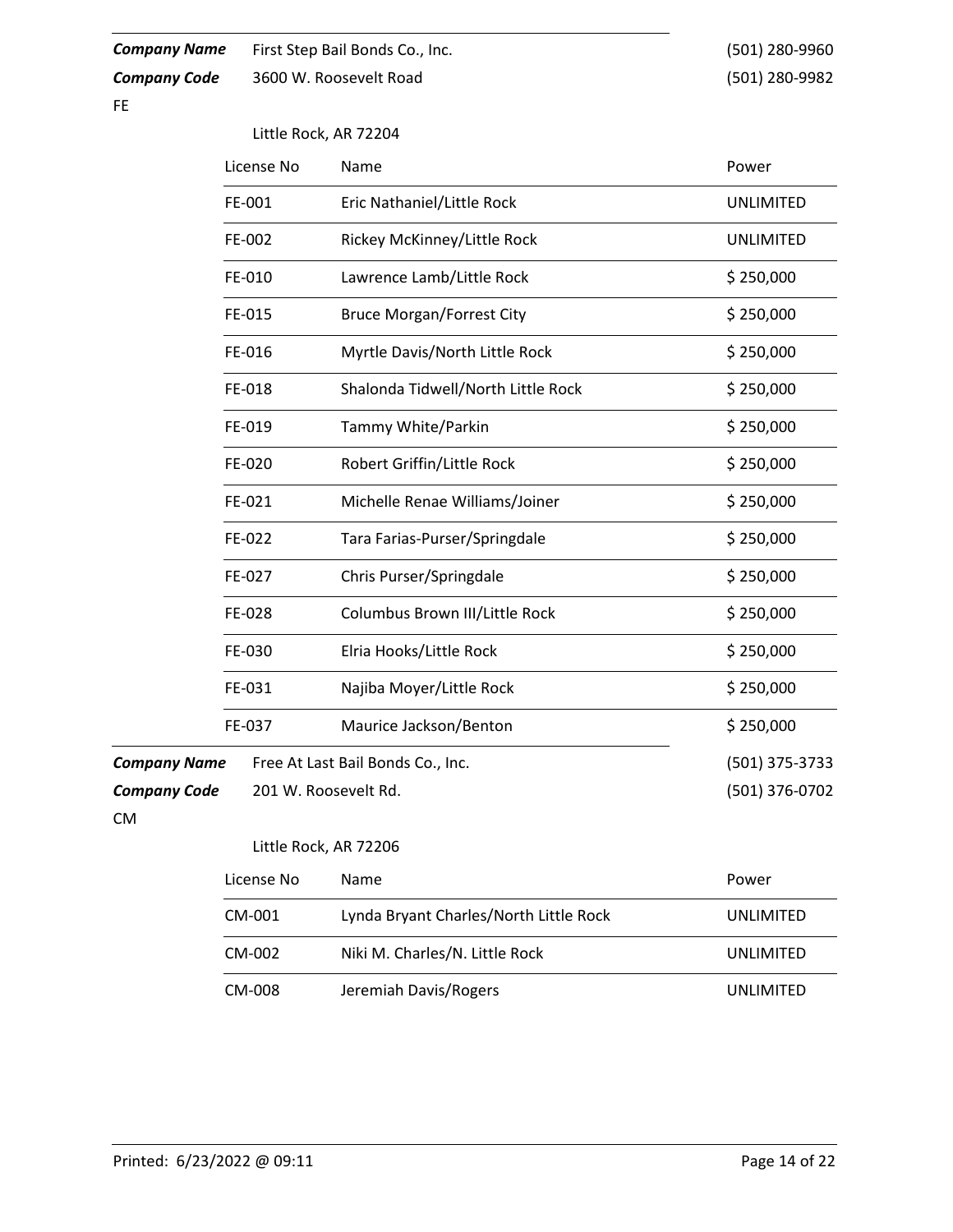| <b>Company Name</b> |                  | Free4Real Bailbond Company, LLC.               | (870) 763-1999   |  |  |  |
|---------------------|------------------|------------------------------------------------|------------------|--|--|--|
| <b>Company Code</b> | 100 N. 2nd St.   |                                                | (870) 762-6234   |  |  |  |
| <b>FR</b>           |                  |                                                |                  |  |  |  |
|                     |                  | BLYTHEVILLE, AR 72315                          |                  |  |  |  |
|                     | License No       | Name                                           | Power            |  |  |  |
|                     | FR-001           | John Dorsey Mayberry/Blytheville               | \$5,000,000      |  |  |  |
| <b>Company Name</b> |                  | Freedom Bail Bond Company of El Dorado, Inc.   | (870) 862-6741   |  |  |  |
| <b>Company Code</b> | 235 American Rd. |                                                | (870) 862-2070   |  |  |  |
| AL.                 |                  |                                                |                  |  |  |  |
|                     |                  | El Dorado, AR 71730                            |                  |  |  |  |
|                     | License No       | Name                                           | Power            |  |  |  |
|                     | AL-001           | Richard T. Bailey/El Dorado                    | \$250,000        |  |  |  |
| <b>Company Name</b> |                  | Gulley Bail Bond LLC.                          | (870) 931-9500   |  |  |  |
| <b>Company Code</b> | P.O. Box 10104   |                                                | (870) 268-9563   |  |  |  |
| CB                  |                  | 407 B, Joe Martin Exprwy, Bono, Arkansas 72416 |                  |  |  |  |
|                     |                  | Jonesboro, AR 72403                            |                  |  |  |  |
|                     | License No       | Name                                           | Power            |  |  |  |
|                     | CB-001           | Kenneth Eugene Gulley/Jonesboro                | <b>UNLIMITED</b> |  |  |  |
|                     | CB-040           | Jamesenna Clark/Jonesboro                      | \$250,000        |  |  |  |
|                     | CB-046           | Mallory Gulley/Jonesboro                       | <b>UNLIMITED</b> |  |  |  |
|                     | CB-048           | Barbara Brumley-Kuhn/Piggott                   | \$150,000        |  |  |  |
|                     | CB-049           | Colt Boyd/Proctor                              | \$150,000        |  |  |  |
|                     | CB-051           | Natalie Gulley/Jonesboro                       | <b>UNLIMITED</b> |  |  |  |
|                     | CB-054           | Kevin Presher/Jonesboro                        | \$150,000        |  |  |  |
|                     | CB-060           | Lynn Sweet/Jonesboro                           | \$250,000        |  |  |  |
|                     | CB-061           | Kane Spicer/Newport                            | \$150,000        |  |  |  |
|                     | CB-062           | Joshua Hannah/Jonesboro                        | \$150,000        |  |  |  |
|                     | CB-064           | Hattie Brooks/Bono                             | \$150,000        |  |  |  |
| <b>Company Name</b> |                  | H & H Bail Bond Company, Inc.                  | (501) 321-1911   |  |  |  |
| <b>Company Code</b> |                  | 524 Ouachita, Suite 1                          | (501) 623-7301   |  |  |  |
| OO                  |                  |                                                |                  |  |  |  |
|                     |                  | Hot Springs, AR 71901                          |                  |  |  |  |
|                     | License No       | Name                                           | Power            |  |  |  |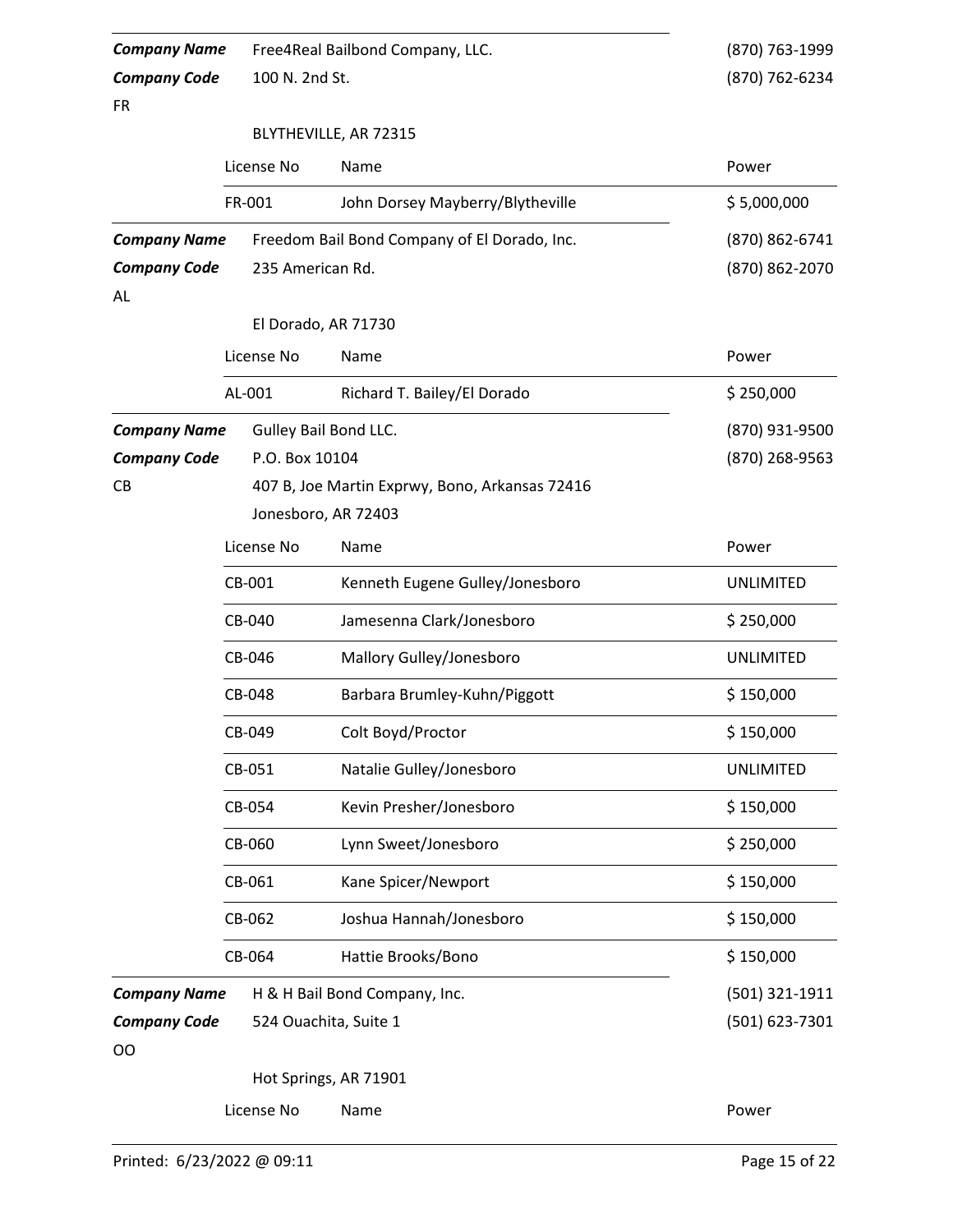|                                                  | 00-008                                | John Thomas Muldoon/Hot Springs                              | <b>UNLIMITED</b>                 |  |
|--------------------------------------------------|---------------------------------------|--------------------------------------------------------------|----------------------------------|--|
|                                                  | 00-015                                | Mark McFarland/Hot Springs                                   | \$250,000                        |  |
|                                                  | 00-016                                | Audra Muldoon/Hot Springs                                    | <b>UNLIMITED</b>                 |  |
|                                                  | 00-017                                | Rhonda May Cravens/Hot Springs                               | \$250,000                        |  |
|                                                  | 00-018                                | Kristy Best/Hot Springs                                      | \$50,000                         |  |
| <b>Company Name</b><br><b>Company Code</b><br>XX |                                       | Hot Springs Bail Bond Company, Inc.<br>3612 Albert Pike Road | (501) 321-9100<br>(501) 321-2164 |  |
|                                                  |                                       | Hot Springs, AR 71913                                        |                                  |  |
|                                                  | License No                            | Name                                                         | Power                            |  |
|                                                  | XX-005                                | Darrell Glen Daniels/Royal                                   | \$250,000                        |  |
|                                                  | XX-006                                | M. Keith Neel/Arkadelphia                                    | \$250,000                        |  |
|                                                  | XX-007                                | Joshua Shane Daniels/Hot Springs                             | <b>UNLIMITED</b>                 |  |
|                                                  | XX-009                                | <b>Heather Hood/Hot Springs</b>                              | \$250,000                        |  |
|                                                  | XX-011                                | Derick Ray Hood/Hot Springs                                  | \$250,000                        |  |
|                                                  | XX-012                                | Mike Stanley/Pearcy                                          | \$100,000                        |  |
| <b>Company Name</b>                              | J.E. Bonding, Inc.                    |                                                              | (501) 825-6500                   |  |
| <b>Company Code</b>                              | P.O. Box 485                          |                                                              | (501) 825-6555                   |  |
| <b>WW</b>                                        | 5 Heritage Dr., Greers Ferry, AR72067 |                                                              |                                  |  |
|                                                  | Higden, AR 72067                      |                                                              |                                  |  |
|                                                  | License No                            | Name                                                         | Power                            |  |
|                                                  | WW-150                                | Janet Nesbitt/Mountain View                                  | <b>UNLIMITED</b>                 |  |
|                                                  | WW-170                                | Mark Luckett/Texarkana                                       | <b>UNLIMITED</b>                 |  |
|                                                  | WW-185                                | Justin Edwards/Conway                                        | <b>UNLIMITED</b>                 |  |
|                                                  | WW-194                                | Stephen Gilbert/Newark                                       | <b>UNLIMITED</b>                 |  |
|                                                  | WW-201                                | Alexander Guevara/Conway                                     | <b>UNLIMITED</b>                 |  |
|                                                  | <b>WW-203</b>                         | Kristen Gray/Wynne                                           | <b>UNLIMITED</b>                 |  |
|                                                  | <b>WW-204</b>                         | Marvin Gilley/Rosebud                                        | <b>UNLIMITED</b>                 |  |
|                                                  | <b>WW-207</b>                         | William McGlothlin/Wynne                                     | \$250,000                        |  |
|                                                  | <b>WW-208</b>                         | Zackery York/Ashdown                                         | \$250,000                        |  |
|                                                  | WW-209                                | Laura Balentine/Searcy                                       | <b>UNLIMITED</b>                 |  |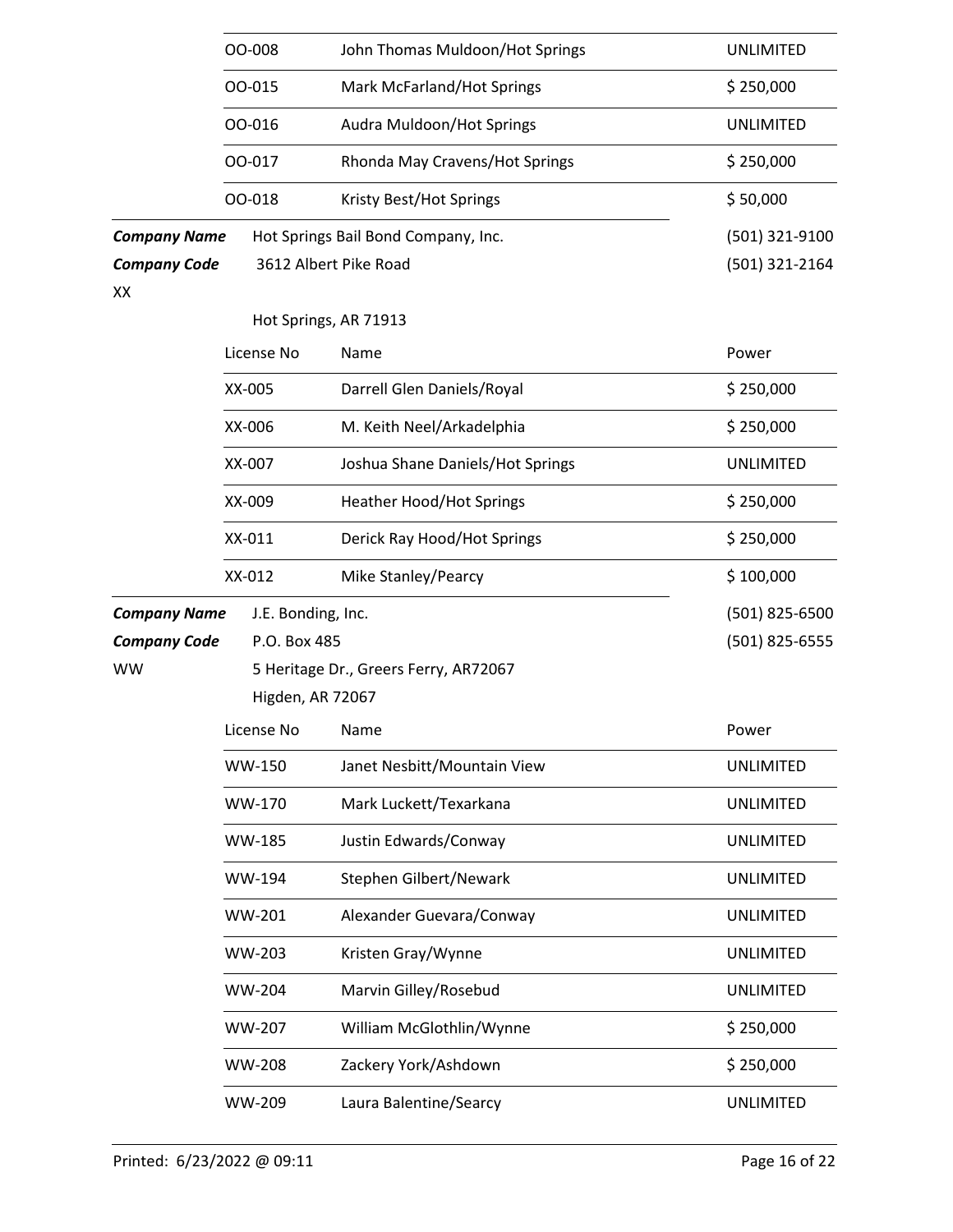|                           | WW-210                   | Christopher Miranda/Russellville             | <b>UNLIMITED</b> |
|---------------------------|--------------------------|----------------------------------------------|------------------|
|                           | WW-211                   | Kyle Stokes Jr./Ward                         | <b>UNLIMTED</b>  |
|                           | WW-214                   | Summer Miranda/Ft. Smith                     | \$250,000        |
|                           | <b>WW-215</b>            | Seth Wilson/Cave City                        | \$250,000        |
|                           | <b>WW-217</b>            | <b>Billy Vaulner/Newport</b>                 | <b>UNLIMITED</b> |
|                           | WW-218                   | <b>Griffin Miller/Searcy</b>                 | \$250,000        |
|                           | WW-219                   | Elaine Marie Landis/Judsonia                 | \$250,000        |
|                           | <b>WW-222</b>            | Susan Baxter/Batesville                      | \$250,000        |
|                           | <b>WW-223</b>            | Karson Ledesma/Fort Smith                    | \$250,000        |
|                           | <b>WW-224</b>            | <b>Stephen Altom/Searcy</b>                  | \$100,000        |
|                           | <b>WW-226</b>            | Elizabeth Pritchard/Augusta                  | \$250,000        |
|                           | <b>WW-228</b>            | Ariel Sullins/Cherry Valley                  | \$250,000        |
|                           | WW-229                   | Logan Hamilton/Wynne                         | \$250,000        |
|                           | WW-230                   | Summer McCormack/Fouke                       | \$250,000        |
|                           | WW-231                   | Chandler Morgan/Lavvaca                      | \$250,000        |
| <b>Company Name</b>       |                          | Lockhart Bail Bonding & Investigations, Inc. | (479) 521-8899   |
| <b>Company Code</b>       | 1645 S. School           |                                              | (479) 271-8899   |
| DJ                        | Fayetteville, AR 72701   |                                              |                  |
|                           | License No               | Name                                         | Power            |
|                           | DJ-001                   | Chris Trell Lockhart/Springdale              | <b>UNLIMITED</b> |
|                           | DJ-004                   | Kimberly Proud/Springdale                    | \$50,000         |
| <b>Company Name</b>       | Mickey's Bail Bonds Inc. |                                              | (870) 931-6425   |
| <b>Company Code</b><br>ML | P.O. Box 10042           |                                              | (870) 931-6499   |
|                           | Jonesboro, AR 72403      |                                              |                  |
|                           | License No               | Name                                         | Power            |
|                           | ML-001                   | Mickey Layne/Jonesboro                       | <b>UNLIMITED</b> |
|                           | ML-002                   | David Lynn Hinson/Paragould                  | <b>UNLIMITED</b> |
|                           | ML-003                   | Christopher Trosper/Jonesboro                | <b>UNLIMITED</b> |
|                           | ML-004                   | Amye Tucker/Jonesboro                        | <b>UNLIMITED</b> |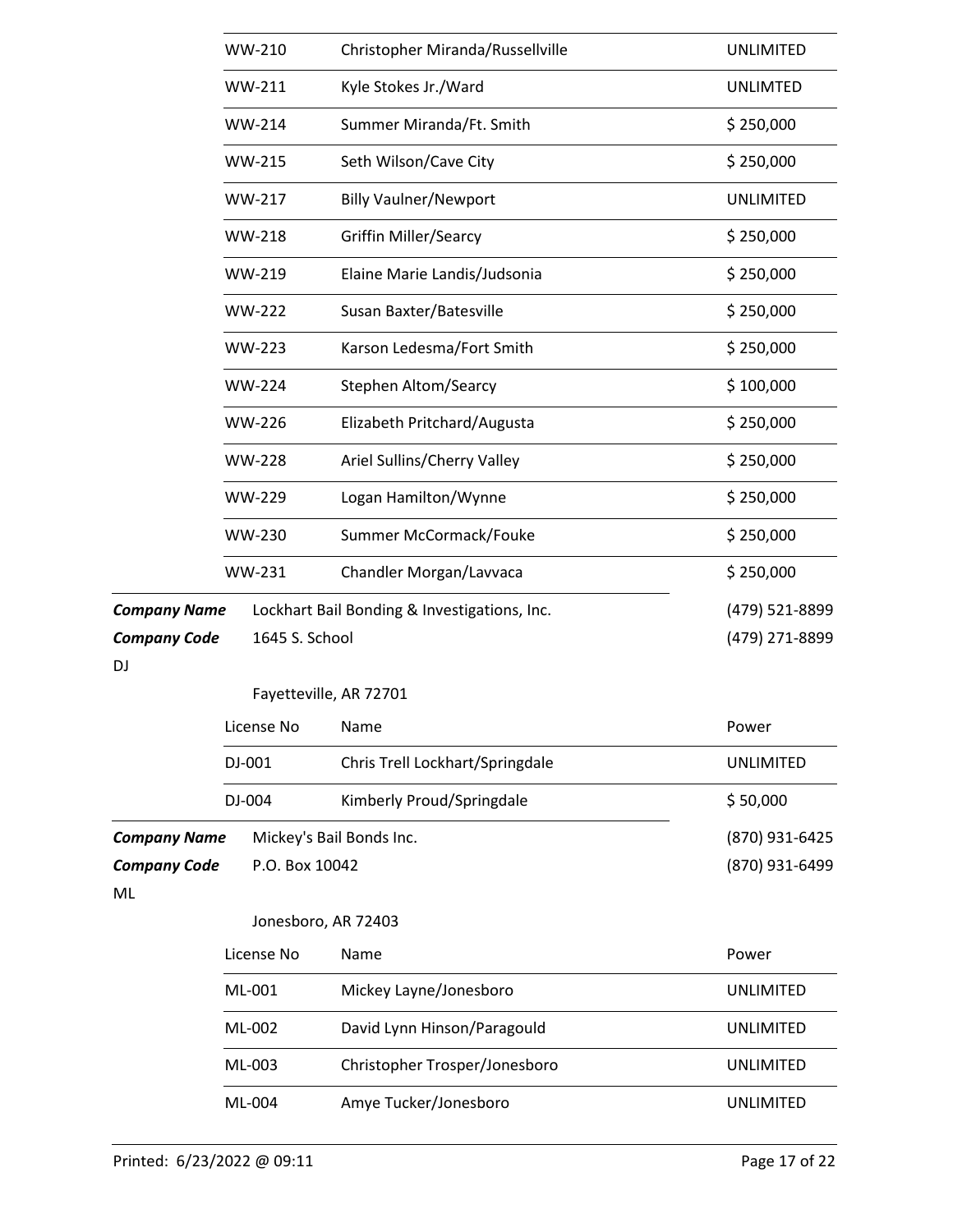| <b>Company Name</b>       |                   | Midwest Bonding Services, Inc.          | (479) 751-7514   |  |  |  |
|---------------------------|-------------------|-----------------------------------------|------------------|--|--|--|
| <b>Company Code</b>       | 2826 South School |                                         | (479) 444-6856   |  |  |  |
| AU                        |                   |                                         |                  |  |  |  |
|                           |                   | Fayetteville, AR 72701                  |                  |  |  |  |
|                           | License No        | Name                                    | Power            |  |  |  |
|                           | AU-012            | Robert Lacey Olson, Jr./West Fork       | \$250,000        |  |  |  |
|                           | AU-064            | Richard Anthony Ramirez/Bethel Heights  | \$100,000        |  |  |  |
|                           | AU-066            | Tamara Farris/Canehill                  | \$50,000         |  |  |  |
| <b>Company Name</b>       |                   | Milton Ford Bail Bond, Inc.             | (501) 372-2473   |  |  |  |
| <b>Company Code</b><br>DM |                   | 807 W. Markham St.                      | (501) 372-6811   |  |  |  |
|                           |                   | Little Rock, AR 722011305               |                  |  |  |  |
|                           | License No        | Name                                    | Power            |  |  |  |
|                           | DM-006            | Will Oliver/Little Rock                 | <b>UNLIMITED</b> |  |  |  |
|                           | DM-008            | Artenis Lewis/Little Rock               | \$100,000        |  |  |  |
|                           | DM-009            | Joseph Myles/Beebe                      | \$250,000        |  |  |  |
|                           | DM-011            | Morece Ford/Springdale                  | <b>UNLIMITED</b> |  |  |  |
|                           | DM-012            | Ashley Davis/Cabot                      | \$50,000         |  |  |  |
| <b>Company Name</b>       |                   | Moye Bail Bond Company                  | (501) 305-3808   |  |  |  |
| <b>Company Code</b>       | P.O. Box 701      |                                         | (501) 421-1132   |  |  |  |
| CН                        |                   | 1135 Brookfield Drive, Conway, AR 72032 |                  |  |  |  |
|                           |                   | <b>CONWAY, AR 72032</b>                 |                  |  |  |  |
|                           | License No        | Name                                    | Power            |  |  |  |
|                           | CH-014            | Kyle E. Haugen/Searcy                   | <b>UNLIMITED</b> |  |  |  |
|                           | CH-057            | Antonio Jamison/Mayflower               | \$75,000         |  |  |  |
|                           | CH-061            | Winston Williams/EL Paso                | \$200,000        |  |  |  |
|                           | CH-066            | Kandral Stone/Marianna                  | \$50,000         |  |  |  |
|                           | CH-074            | Richard Cox/Lepanto                     | \$75,000         |  |  |  |
|                           | CH-079            | Sherry Wright/Judsonia                  | \$50,000         |  |  |  |
|                           | CH-080            | Mario Ross/Little Rock                  | \$50,000         |  |  |  |
|                           | CH-085            | Taki Willis/Camden                      | \$50,000         |  |  |  |
|                           | CH-089            | Jonathan Hecker/Greenbrier              | \$50,000         |  |  |  |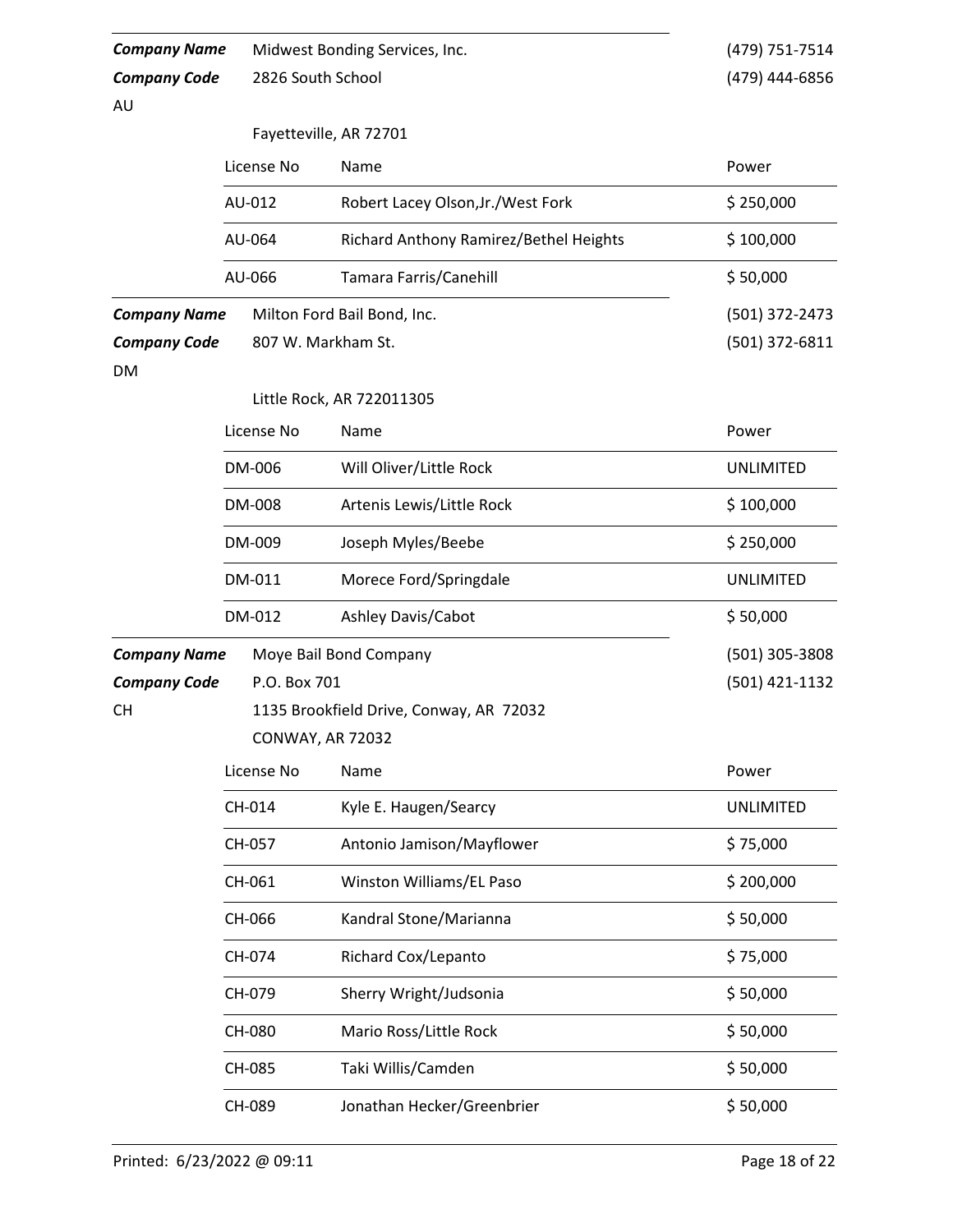|                     | CH-090           | Kevin Atkinson/Vilonia              | \$75,000         |
|---------------------|------------------|-------------------------------------|------------------|
|                     | CH-091           | Antonio Villatoro/Berryville        | \$50,000         |
| <b>Company Name</b> |                  | Pac Man Bail Bonding Company, Inc.  | (870) 534-3415   |
| <b>Company Code</b> | P.O. Box 1556    |                                     | (870) 850-7167   |
| DC                  | 516 S. Cherry,   | 71601                               |                  |
|                     |                  | Pine Bluff, AR 716131556            |                  |
|                     | License No       | Name                                | Power            |
|                     | DC-001           | Hosea L. Jackson/Pine Bluff         | <b>UNLIMITED</b> |
|                     | DC-002           | Kevin R. Jackson/Pine Bluff         | \$100,000        |
|                     | DC-003           | Sabrina C. Jackson/West Memphis     | \$100,000        |
|                     | DC-008           | Ester L. Jackson/Jacksonville       | \$100,000        |
|                     | DC-009           | Javits Jackson/Pine Bluff           | \$100,000        |
|                     | DC-012           | Kimmie Cleveland/Conway             | \$100,000        |
|                     | DC-013           | Ellean Cleveland/Conway             | \$100,000        |
|                     | DC-019           | Thomas Jackson/West Helena          | \$100,000        |
|                     | DC-020           | Lorenzo Hicks/El Dorado             | \$100,000        |
|                     | DC-022           | Kevin Cleveland/Conway              | \$100,000        |
|                     | DC-027           | John Huff Jr./West Helena           | \$100,000        |
| <b>Company Name</b> |                  | Prunty Bail Bonding, Inc.           | (870) 935-6976   |
| <b>Company Code</b> |                  | 1000 South Caraway Road Suite 104   | (870) 935-8001   |
| AW                  |                  |                                     |                  |
|                     |                  | Jonesboro, AR 72401                 |                  |
|                     | License No       | Name                                | Power            |
|                     | AW-001           | John Arthur Prunty, JR./Blytheville | <b>UNLIMITED</b> |
|                     | AW-012           | Korreen Prunty/Jonesboro            | <b>UNLIMITED</b> |
|                     | AW-013           | Sherrick Prunty/Blytheville         | <b>UNLIMITED</b> |
| <b>Company Name</b> |                  | Spencer Bonding Services, Inc.      | (501) 825-6500   |
| <b>Company Code</b> | P.O. Box 110     |                                     | (501) 825-6555   |
| BB                  |                  |                                     |                  |
|                     | Higden, AR 72067 |                                     |                  |
|                     | License No       | Name                                | Power            |
|                     | <b>BB-096</b>    | Julie Dwyer/Rogers                  | <b>UNLIMITED</b> |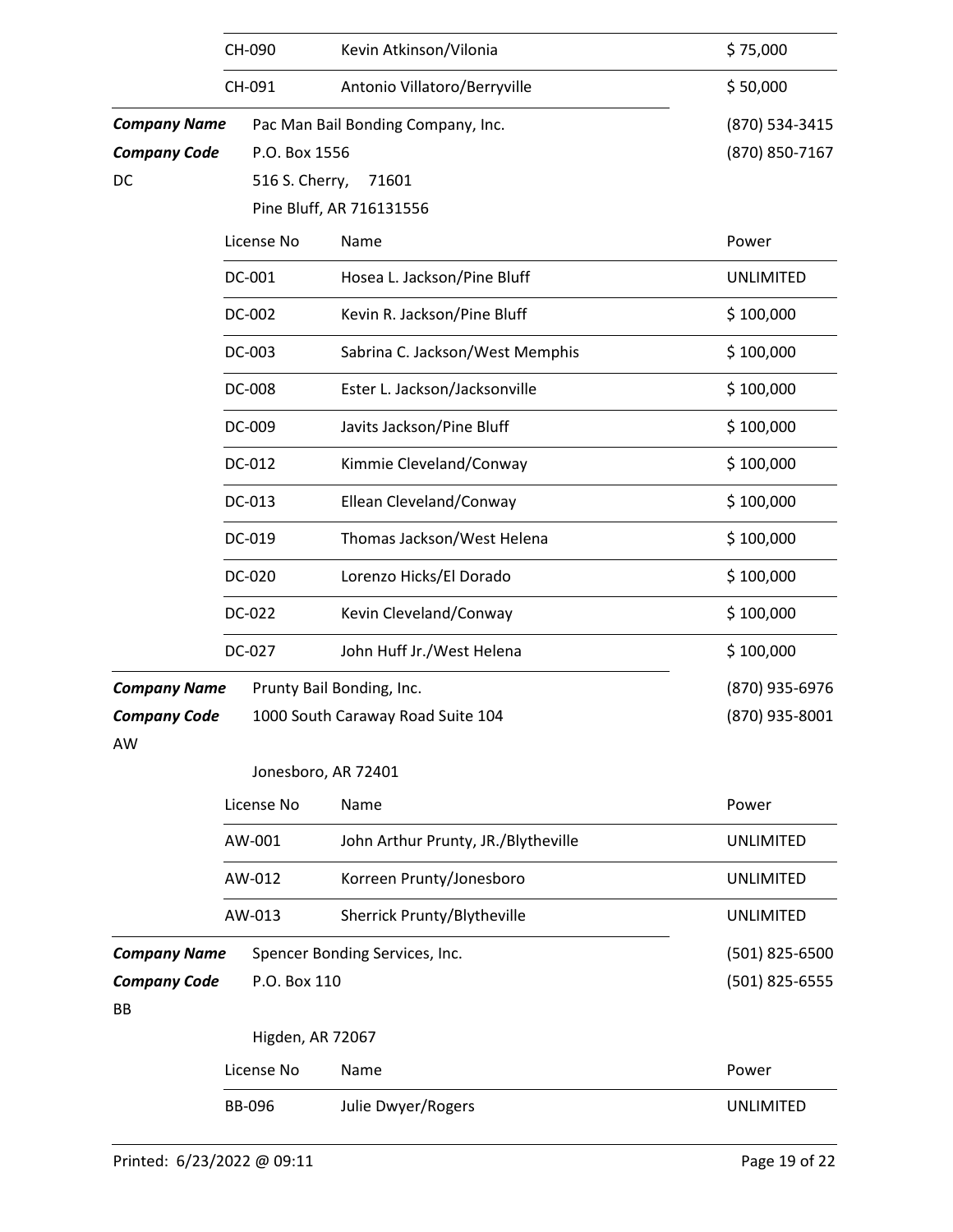|                                            | <b>BB-098</b>   | <b>Brian Down/Fayetteville</b> | <b>UNLIMITED</b>                 |  |  |  |
|--------------------------------------------|-----------------|--------------------------------|----------------------------------|--|--|--|
|                                            | <b>BB-099</b>   | Steven Crees/Bella Vista       | \$250,000                        |  |  |  |
|                                            | <b>BB-100</b>   | Floyd Reed Jr/Cincinnati       | <b>UNLIMITED</b>                 |  |  |  |
| <b>Company Name</b><br><b>Company Code</b> | P.O. Box 929    | Terry Larey Bail Bonds, Inc.   | (903) 793-2400<br>(870) 774-8761 |  |  |  |
| CL.                                        |                 | 2301 E. Street 71854           |                                  |  |  |  |
|                                            |                 | Texarkana, AR 755040929        |                                  |  |  |  |
|                                            | License No      | Name                           | Power                            |  |  |  |
|                                            | CL-001          | Terry Larey/Texarkana          | <b>UNLIMITED</b>                 |  |  |  |
|                                            | CL-010          | Terrie Cooper/Texarkana        | \$100,000                        |  |  |  |
|                                            | CL-013          | Tiffany Larey/Texarkana        | \$100,000                        |  |  |  |
|                                            | CL-014          | Katelyn Laster/Texarkana       | \$100,000                        |  |  |  |
| <b>Company Name</b>                        |                 | <b>T-Gard Bail Bonding</b>     | (501) 825-8600                   |  |  |  |
| <b>Company Code</b>                        | 390 Crockett Rd |                                | (501) 825-8601                   |  |  |  |
| <b>CR</b>                                  |                 |                                |                                  |  |  |  |
|                                            |                 | Greers Ferry, AR 72067         |                                  |  |  |  |
|                                            | License No      | Name                           | Power                            |  |  |  |
|                                            | CR-001          | Richard "Todd" Gardner/Weiner  | <b>UNLIMITED</b>                 |  |  |  |
|                                            | CR-002          | Billy Fowler/Wynne             | <b>UNLIMITED</b>                 |  |  |  |
|                                            | CR-016          | Ann Fleming/Lonoke             | \$100,000                        |  |  |  |
|                                            | CR-030          | Christy Dees/Rector            | \$100,000                        |  |  |  |
|                                            | CR-035          | <b>Blaine Gardner/Weiner</b>   | <b>UNLIMITED</b>                 |  |  |  |
|                                            | CR-059          | Gary Foster/Flippin            | \$100,000                        |  |  |  |
|                                            | CR-062          | Paul Johnston/Flippin          | \$100,000                        |  |  |  |
|                                            | CR-069          | Tinika Daniels/Marianna        | \$100,000                        |  |  |  |
|                                            | CR-088          | Crystal Leona Roberts/Salem    | \$100,000                        |  |  |  |
|                                            | CR-089          | Lori Long/Edgemont             | <b>UNLIMITED</b>                 |  |  |  |
|                                            | CR-100          | Matthew Coffman/Hot Springs    | <b>UNLIMITED</b>                 |  |  |  |
|                                            | CR-101          | Sophia Willcockson/Hardy       | \$100,000                        |  |  |  |
|                                            | CR-102          | Mary Jo Morris/Highland        | <b>UNLIMITED</b>                 |  |  |  |
|                                            | CR-117          | James Foster/Pleasant Plains   | \$100,000                        |  |  |  |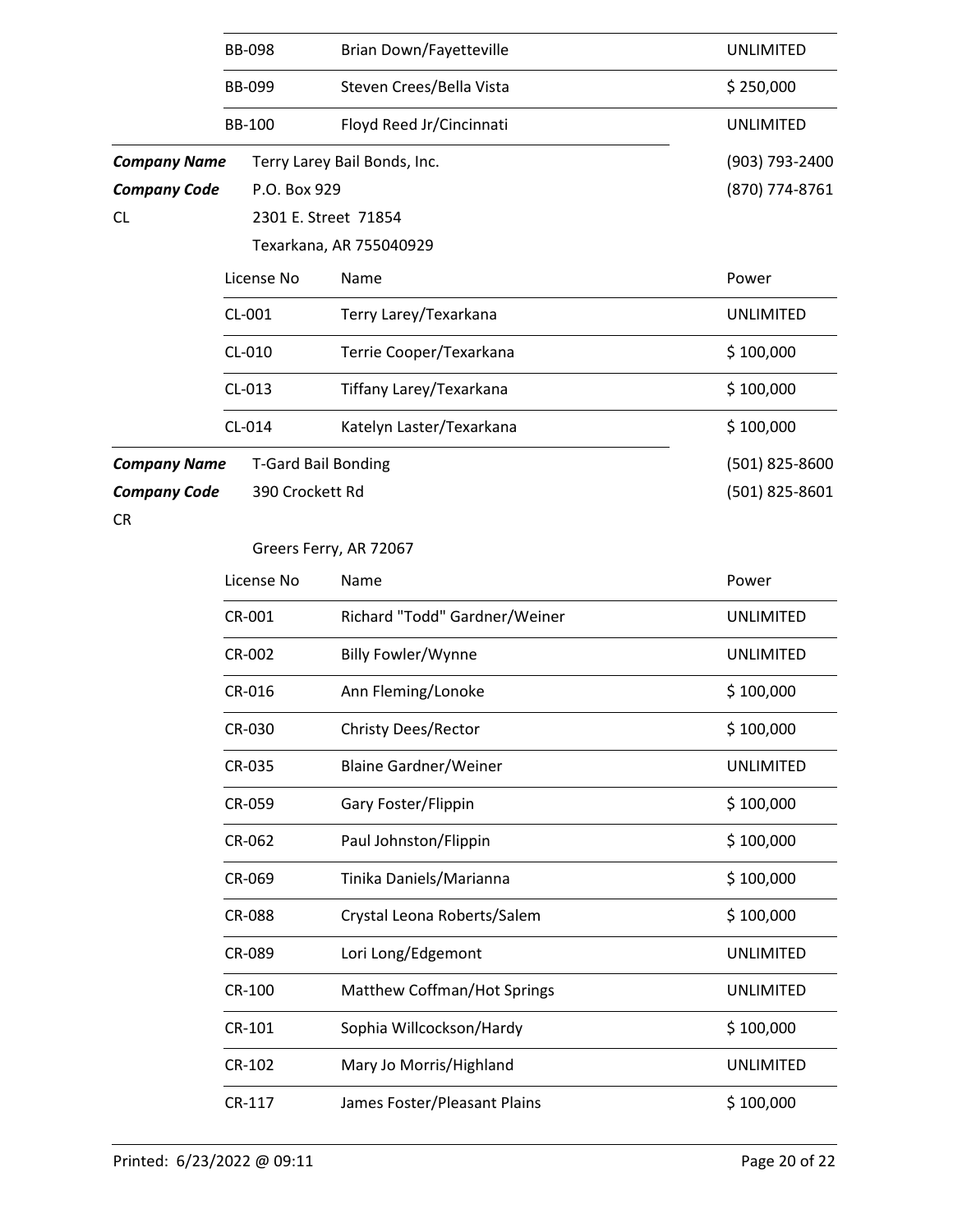|                     | CR-121             | Coty Powers/Hoxie                | <b>UNLIMITED</b> |
|---------------------|--------------------|----------------------------------|------------------|
|                     | CR-124             | Larry Hagar/Jonesboro            | <b>UNLIMITED</b> |
|                     | CR-129             | Lawrence Deringer/Paragould      | <b>UNLIMITED</b> |
|                     | CR-131             | Clint Cypert/Marshall            | \$100,000        |
|                     | CR-134             | Dustin McCool/North Little Rock  | <b>UNLIMITED</b> |
|                     | CR-139             | James Hudson Jr./Pearcy          | \$100,000        |
|                     | CR-141             | Joshua Lawrence/Dardanelle       | \$100,000        |
|                     | CR-142             | <b>Bart Hodges/Dardanelle</b>    | \$100,000        |
|                     | CR-143             | Krystle Walton/Pine Bluff        | \$100,000        |
|                     | CR-144             | Samantha Lawrence/Plummerville   | \$100,000        |
|                     | CR-150             | Jessica Hill/Gassville           | \$100,000        |
|                     | CR-151             | Jessica Rogers/Keo               | \$100,000        |
|                     | CR-152             | April Stevens/Pleasant Grove     | \$100,000        |
|                     | CR-153             | James Grant/Wynne                | \$100,000        |
|                     | CR-155             | Steven Chapple II/Paragould      | \$100,000        |
| <b>Company Name</b> |                    | Triple R Bail Bonds, Inc.        | (870) 257-2282   |
| <b>Company Code</b> | P.O. Box 511       |                                  | (870) 455-0088   |
| TR                  |                    | 984 Ash Flat Drive Suite B       |                  |
|                     | Ash Flat, AR 72513 |                                  |                  |
|                     | License No         | Name                             | Power            |
|                     | TR-001             | Jeremy Rowland/Cherokee Village  | <b>UNLIMITED</b> |
|                     | TR-018             | Rhonda New/Caraway               | <b>UNLIMITED</b> |
|                     |                    |                                  |                  |
|                     | TR-019             | Jason New/Caraway                | \$250,000        |
|                     | TR-022             | Lisa Burges-Poisso/Pocahontas    | <b>UNLIMITED</b> |
|                     | TR-025             | Mel Poisso/Pocahontas            | <b>UNLIMITED</b> |
|                     | TR-052             | Stephen Herring/Cherokee Village | \$250,000        |
|                     | TR-057             | Michele Price/Paragould          | \$250,000        |
|                     | TR-070             | Mae Fletcher/Manila              | \$250,000        |
|                     | TR-073             | Ronald Kawell/Mountain Home      | <b>UNLIMITED</b> |